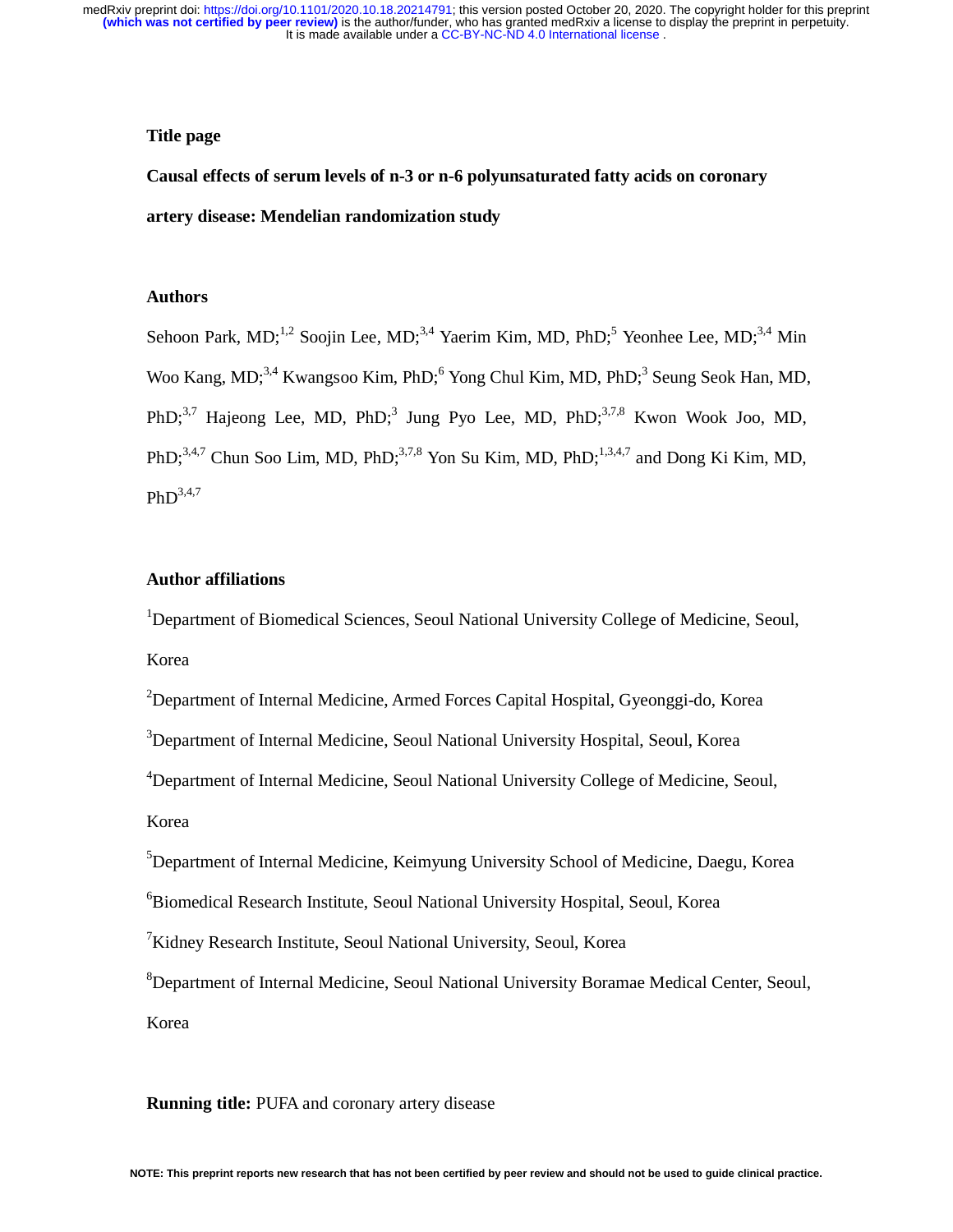# **Corresponding author**

Dong Ki Kim, MD, PhD

Professor

Department of Internal Medicine, Seoul National University College of Medicine

101 Daehak-ro, Jongno-gu, Seoul, 03080, Korea

Tel.: 82-2-2072-2303, Fax: 82-2-745-2264

Email: dkkim73@gmail.com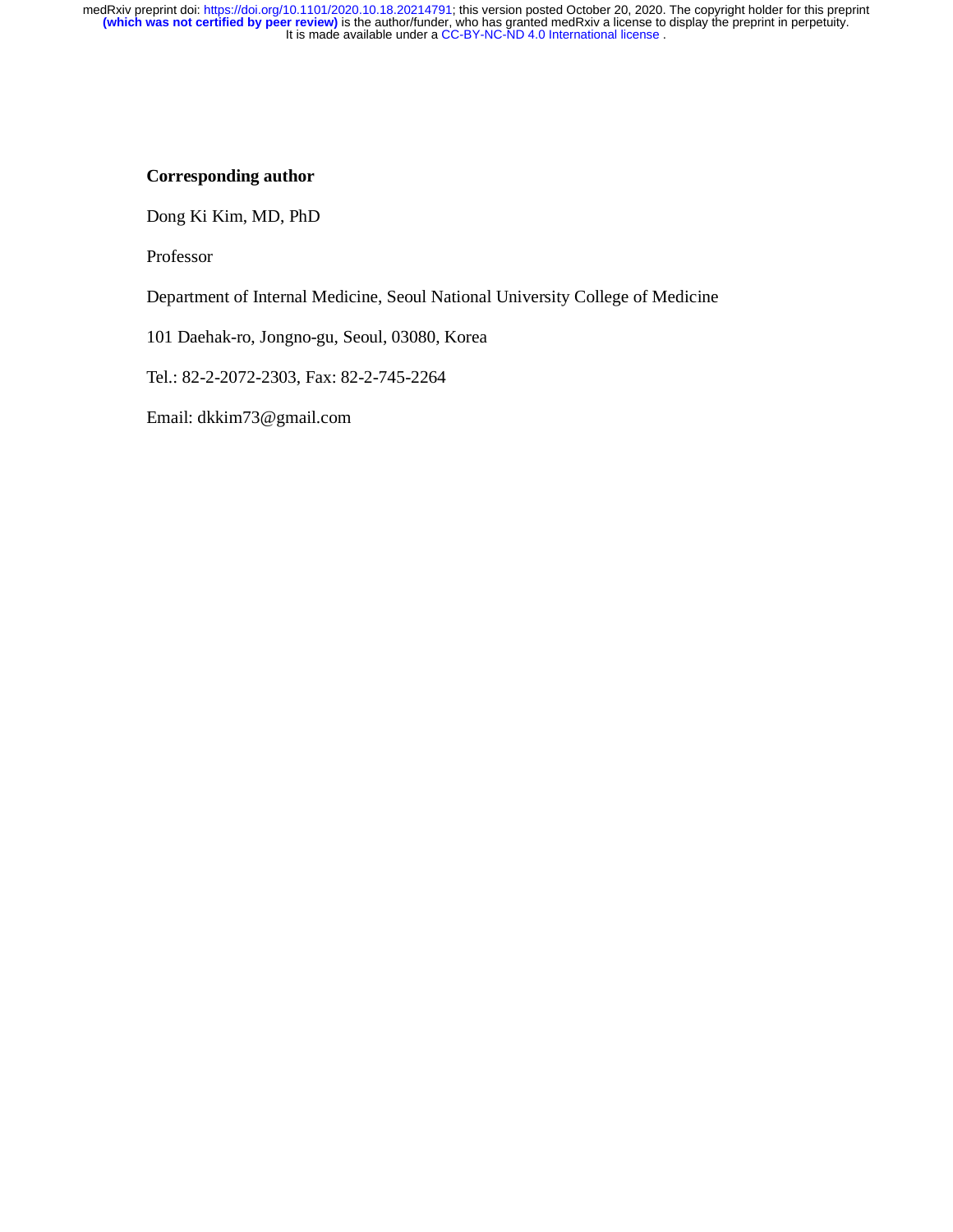### **Abstract**

**Background:** Additional studies on the causal effects of 3-n and 6-n polyunsaturated fatty acids (PUFAs) on the risk of coronary artery disease (CAD) are warranted.

**Methods:** This Mendelian randomization (MR) study utilized a genetic instrument developed from previous genome-wide association studies for various serum 3-n and 6-n PUFA levels. First, we calculated the allele scores for genetic predisposition of PUFAs in individuals of European ancestry in the UK Biobank data (N=337,129). The allele score-based MR was obtained by regressing the allele scores to CAD risks. Second, summary-level MR was performed with the CARDIoGRAMplusC4D data for CAD (N=184,305). The inverse variance-weighted or Wald ratio method was the main analysis for the summary-level MR, and when multiple single nucleotide polymorphisms were utilized (e.g., linoleic acid), MR-Egger and weighted median methods were implemented as sensitivity analyses.

**Results:** Higher genetically predicted eicosapentaenoic acid and dihomo-gamma-linolenic acid levels were significantly associated with a lower risk of CAD both in the allele-scorebased and summary-level MR analyses. Higher allele scores for linoleic acid level were significantly associated with lower CAD risks, and in the summary-level MR, the causal estimates by the MR-Egger and weighted median methods also indicated that higher linoleic acid levels cause a lower risk of CAD. Arachidonic acid was the 6-n PUFA that showed significant causal estimates for a higher risk of CAD. Higher docosapentaenoic acid and adrenic acid levels showed inconsistent findings in the MR analysis results.

**Conclusions:** This study supports the causal effects of certain 3-n and 6-n PUFA types on the risk of CAD.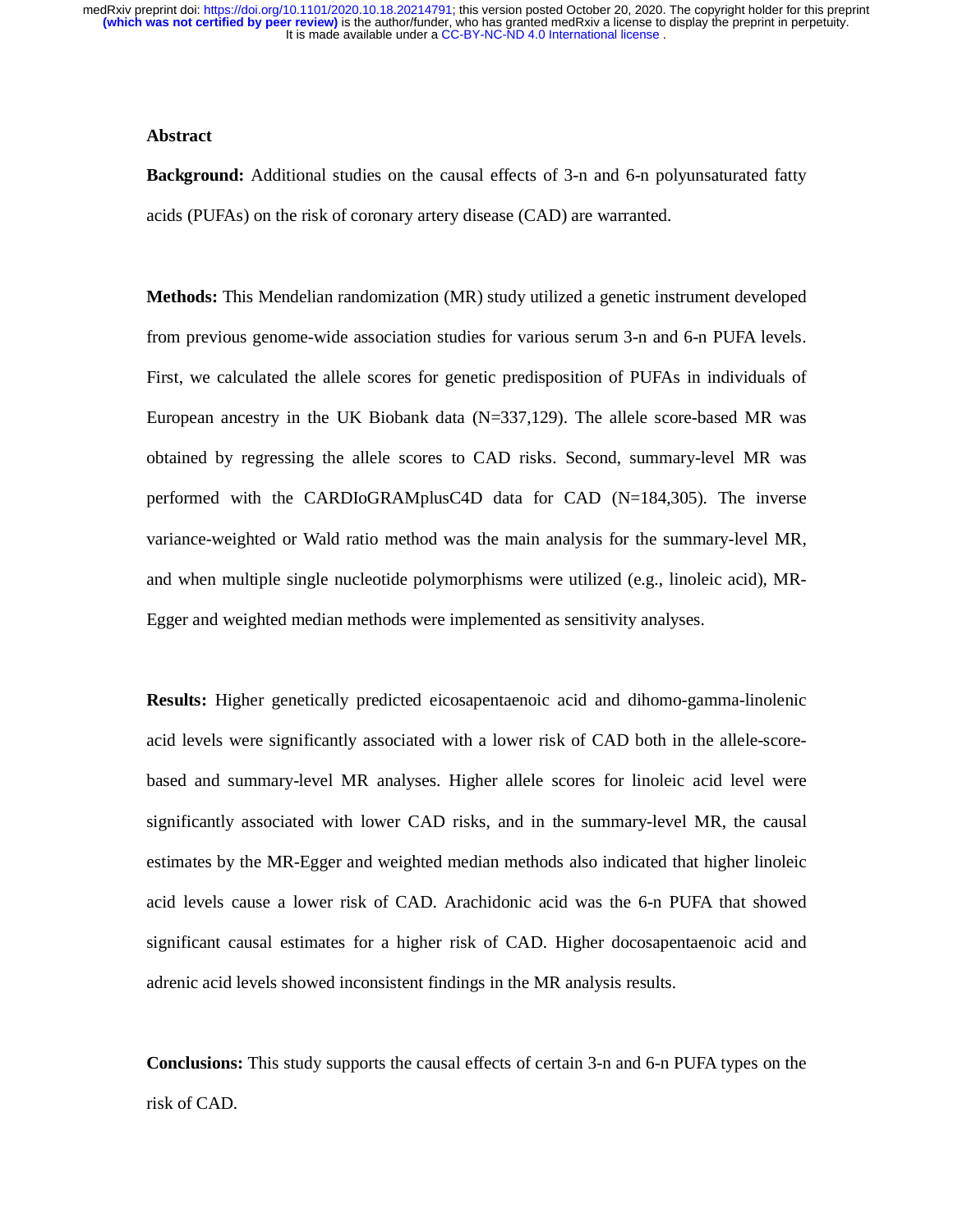#### **Introduction**

Coronary artery disease (CAD) is a comorbidity that critically affects patient prognosis and is associated with a substantial socioeconomic burden.<sup>1</sup> The major goal of current medical interventions for metabolic disorders is to prevent CAD, but CAD is predicted to remain the primary cause of death worldwide along with the obesity issue and global aging trends. Thus, identifying protective or causative factors for CAD is an important health issue that may suggest preventive measures for CAD development.

As metabolic disorders are common predisposing factors for  $CAD$ , maintaining a healthy diet has been suggested to be an important lifestyle modification strategy for preventing CAD.<sup>3</sup> Among the dietary components, dietary fat intake is one of the factors affecting CAD development, and controlling dyslipidemia is important for the primary prevention of CAD. Substituting saturated fats with unsaturated fats has been recommended in the guidelines and has shown benefits in reducing CAD risks in clinical studies.<sup>4-8</sup> Among the unsaturated fats, polyunsaturated fatty acids (PUFAs), particularly n-3 and n-6 PUFAs, have been emphasized for their possible significant effect on the risk of cardiovascular diseases. $4,8$  However, the observed findings reported different CAD risks according to the PUFA subtypes<sup>9</sup> and are inevitably prone to be affected by confounders or reverse causation. Thus, additional studies identifying the causal effects of various n-3 or n-6 PUFAs on the risk of CAD are warranted. However, although such evidence was presented by the GISSI trials for secondary prevention after the development of heart failure or coronary artery disease by n-3 PUFA supplementation,<sup>10,11</sup> whether increasing PUFA intake may be helpful for primary prevention of CAD remains controversial due to heterogeneous intervention and the results of previous trials. $12,13$ 

 Mendelian randomization (MR) is a useful tool for investigating causal effects from modifiable exposure to complex diseases.<sup>14</sup> In MR, the exposure of interest is explained by a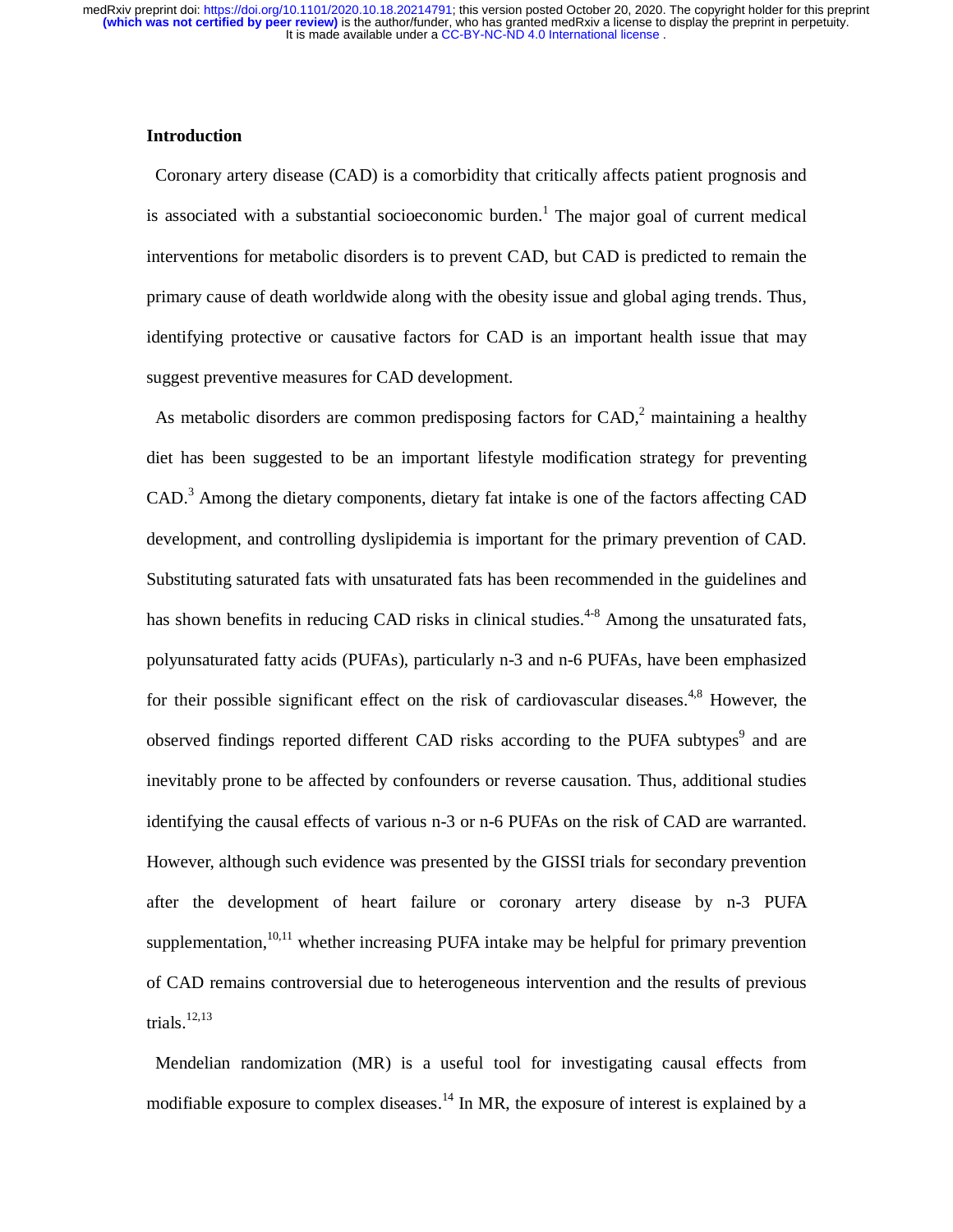genetic instrument, and as one's genotype is determined upon conception preceding the occurrence of confounders or diseases, MR can report causal estimates independent of confounding effects or reverse causation. MR has been implemented in the medical literature and has identified important causal factors for the risk of CAD or other chronic comorbidities.<sup>15-18</sup>

 In this study, we aimed to investigate the causal effects of serum n-3 and n-6 PUFA levels on the risk of CAD by MR analysis testing the association between genetic predisposition for each PUFA type and the risk of CAD or myocardial infarction (MI). We performed both allele-score-based MR by individual-level data and MR based on summary-level data in different cohorts to replicate the findings. We hypothesized that certain n-3 or n-6 PUFAs would have causal effects on the risk of CAD.

## **Methods**

## *Ethical considerations*

 The study was performed in accordance with the Declaration of Helsinki. The study was approved by the institutional review boards of Seoul National University Hospital (No. E-2070-048-1140) and the UK Biobank consortium (application No. 53799). As the study investigated anonymous databases or summary-level data, the requirement for informed consent was waived by the institutional review boards.

### *Study setting*

This study was an MR analysis including genetically explained exposures and outcomes from observational cohorts independent of the population where the genetic instrument was developed (i.e., two-sample MR). The study first utilized the UK Biobank data, which is the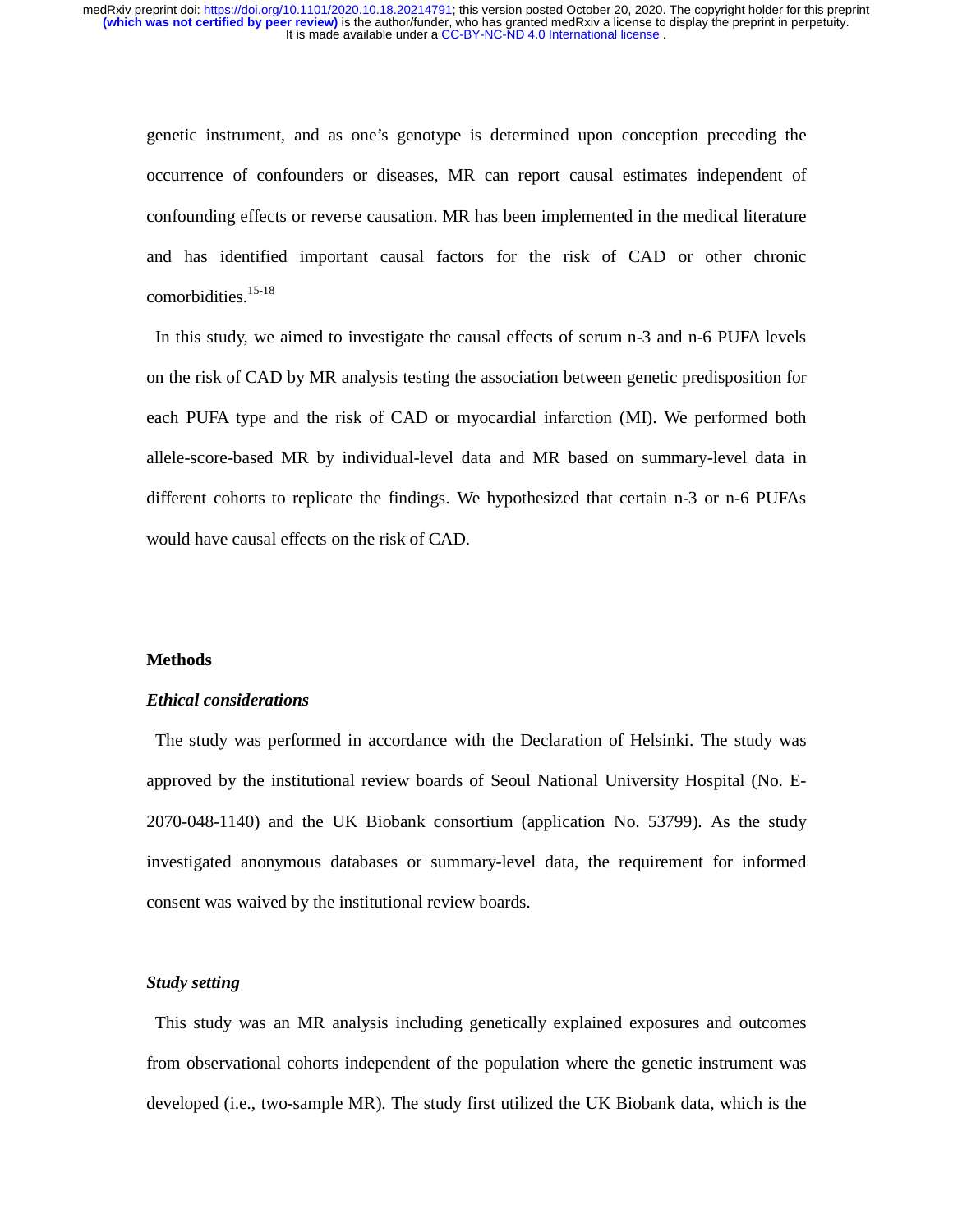largest cohort to date with deep genotyping and collection of various clinicodemographic information.<sup>19</sup> The UK Biobank data have been introduced to inspect the presence of possible confounder-associated variants in the genetic instrument and as the outcome data for allelescore based MR by the individual-level data. In addition, we performed summary-level MR with another independent observational genome-wide association study by the CARDIoGRAMplusC4D consortium. The analysis was performed to ask whether our findings can be replicated by another large-scale cohort by MR based on summary statistics.

#### *Genetic instrument*

The study utilized two well-known genome-wide association meta-analysis results for the serum levels of specific types of n-3 and n-6 PUFAs of individuals of European ancestry.<sup>20,21</sup> The study included genome-wide significant  $(P < 5 \times 10^{-8})$  single nucleotide polymorphisms (SNPs) that were not in linkage disequilibrium ( $R^2$  < 0.1) with the PUFAs identified by the GWAS. The genetic instruments were repetitively utilized in the literature, including MR analysis, to study the causal effects of PUFA levels on various diseases and were identified to be on genes that are relevant to lipid metabolism.<sup>22-24</sup> We utilized the genetic instruments for 3-n PUFAs [docosapentaenoic acid (3 SNPs), eicosapentaenoic acid (2 SNPs), and docosahexaenoic acid (1 SNP)] and for 6-n PUFAs [linoleic acid (3 SNPs), gamma-linolenic acid (2 SNPs), dihomo-gamma-linolenic acid (2 SNPs), adrenic acid (1 SNP), and arachidonic acid (2 SNPs)], and their summary statistics are presented in Supplemental Table 1.

The MR investigation requires three assumptions to be met to demonstrate causal effects.<sup>14</sup> First, the relevance assumption means that the genetic instrument should be closely associated with the exposure of interest. As all included genetic variants reached genomewide significance level association with each PUFA level and the variants were in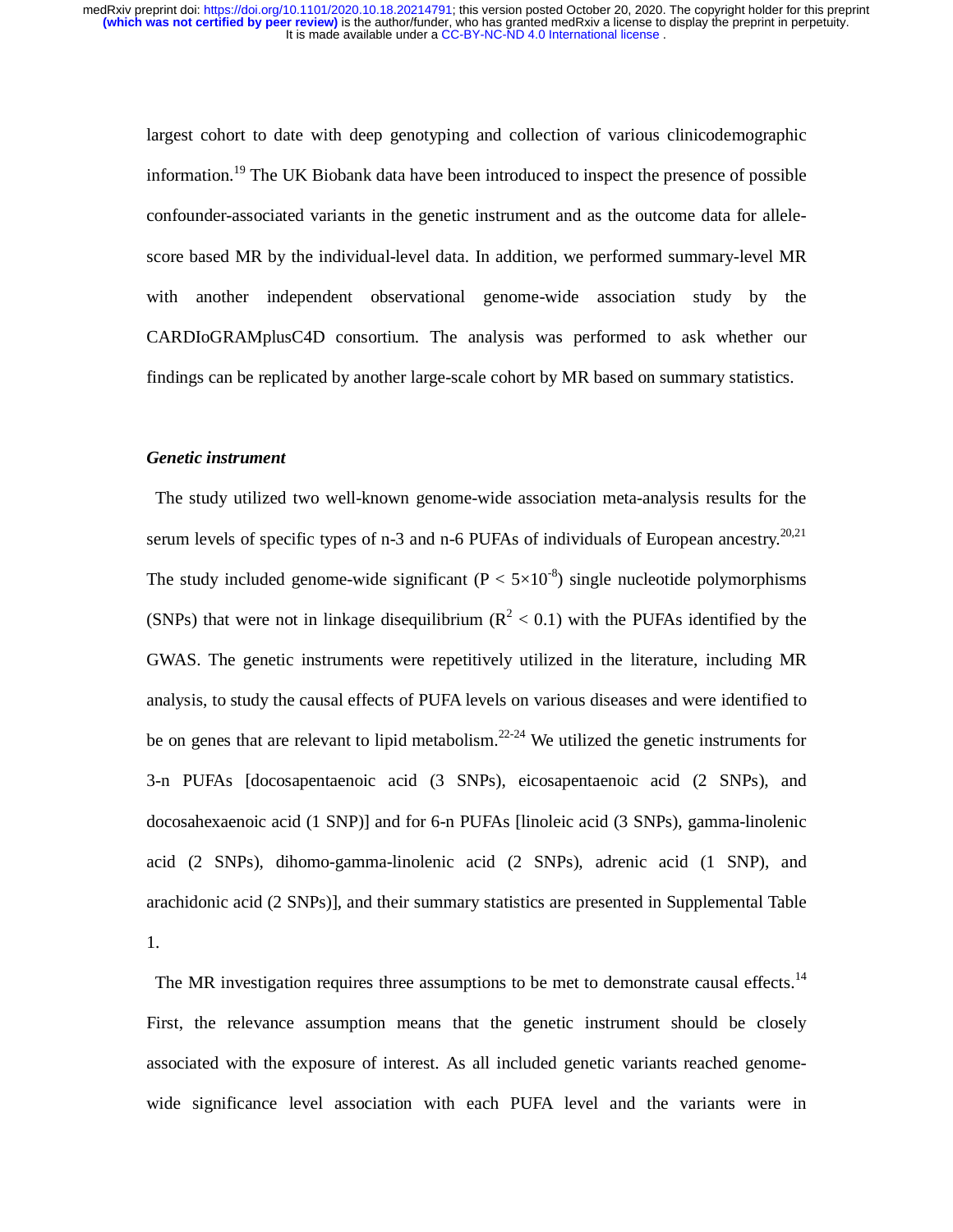functionally relevant genes for PUFA metabolism, the assumption was met. Second, the independence assumption indicates that the genetic instrument should not be associated with confounders or the absence of directional pleiotropy. The utilized genetic instrument for each PUFA phenotype included 1 to 3 SNPs with known functional relevance, which may decrease the possibility of heterogeneity. To additionally inspect that the independence assumption was met, we performed a separate genome-wide association study including the variants for the possible confounders hypertension, diabetes mellitus, and obesity in the UK Biobank data, adjusted for age, sex, and the first 10 principal components of the genetic information (Supplemental Table 2). However, no SNPs showed a genome-wide significant association with the confounders, so the original genetic variants remained in the implemented genetic instruments. The third assumption is the exclusion-restriction assumption, meaning that the causal effect should be only through the exposure of interest. Although this assumption is formally untestable, the previous observational findings suggest that serum n-3 and n-6 PUFA levels would be plausible factors to be tested for the causal effects on the risk of CAD.

#### *Allele-score based MR with individual-level data in the UK Biobank*

The UK Biobank is a prospective population-based cohort of  $>$  500,000 individuals aged 40-69 years from 2006 to 2010 in the United Kingdom. The details of the database have been published before.19,25,26 For genetic analysis, as the genetic instruments were developed in individuals of European ancestry, we included the UK Biobank data of individuals of white British ancestry. We excluded those who were outliers in terms of heterozygosity or missing rate, those with sex chromosome aneuploidy, and unrelated samples who were included in the genetic principal component calculations.<sup>27</sup> The approach resulted in 337129 individuals included in the genetic analysis with the UK Biobank data.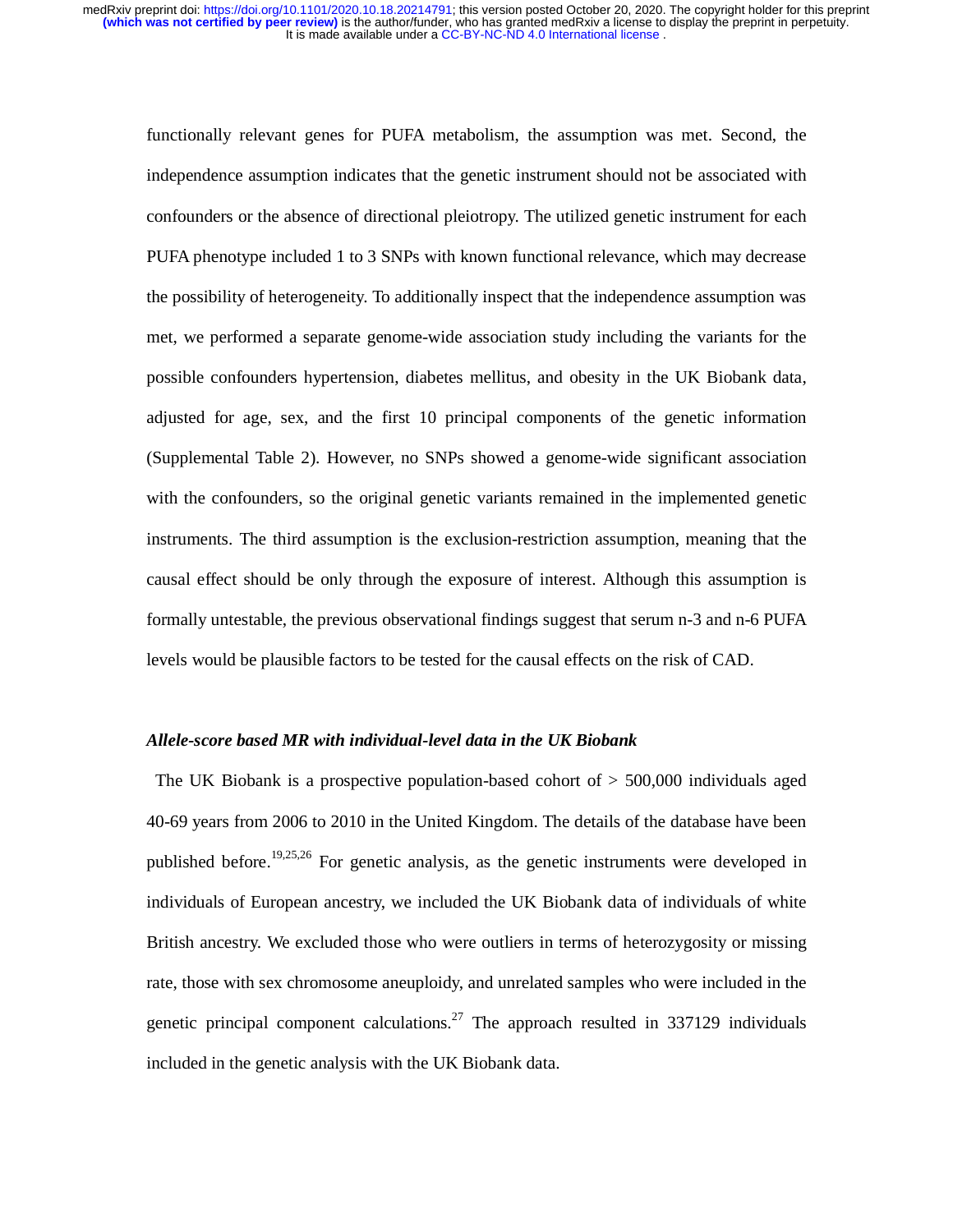In the allele-score-based MR, we assessed the risk of MI in the UK Biobank data, which was algorithmically defined by the UK Biobank and included death from MI and ST-segment elevated MI or non-ST-segment MI events based on hospital admission records and death registries. We included events through 29 February 2016, as complete hospital inpatient data were available until that date in all three regions of the nation: England, Scotland, and Wales.

We calculated allele scores for the exposures by multiplying the gene dosage matrix with the effect sizes of the genetic instrument by using PLINK 2.0 (version alpha 2.3).<sup>28</sup> The associations between the genetic predisposition for each serum PUFA level represented by the allele scores and MI were investigated by logistic regression analysis, and age, sex, and the first 10 principal components were adjusted.<sup>16</sup> We additionally performed a sensitivity analysis by adding phenotypical hypertension, diabetes mellitus, obesity, medication use for dyslipidemia, laboratory values of triglycerides, low-density lipoprotein, high-density lipoprotein and smoking history (none, ex-smoker, and current smoker) to the regression model.

The details regarding the data collection in the UK Biobank data are described in the Supplemental Methods. The regression analyses were performed using R (version 4.0.1, the R foundation), and two-sided P values <0.05 were considered significant.

#### *Summary-level MR with the CARDIoGRAMplusC4D data*

Additional summary level-based MR was performed with the summary statistics provided by the CARDIoGRAMplusC4D study including participants mainly of European ancestry.<sup>29</sup> We tested the causal estimates for the MI (43676 cases and 128199 controls) and CAD (60801 cases and 123504 controls) outcomes from the CARDIoGRAMplusC4D GWAS results. The fixed-effects inverse variance weighted method was the main MR method considering the small number of SNPs in each genetic instrument. When the number of SNPs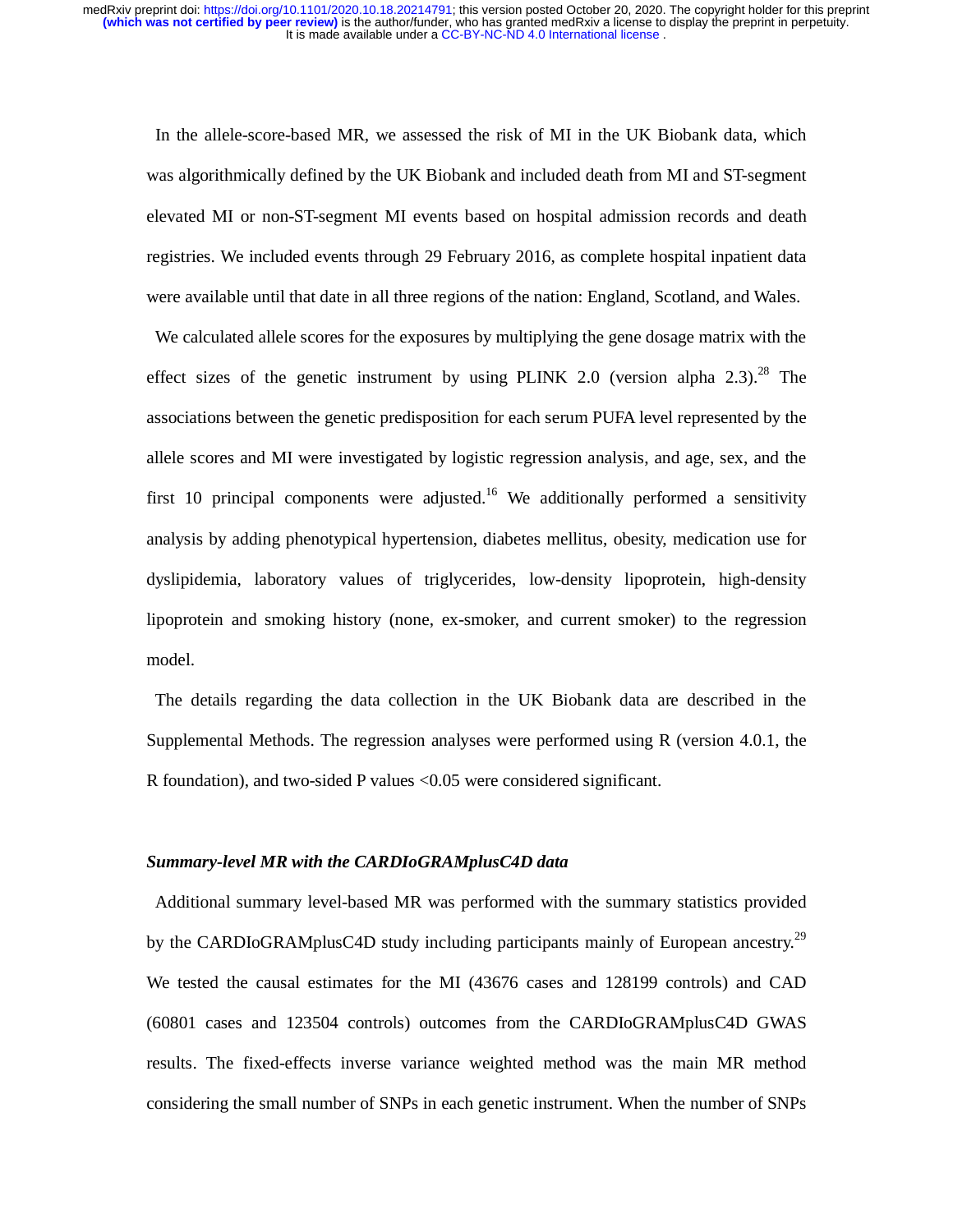was 3, for linoleic acid, additional sensitivity analysis by the penalized weighted median method, $30$  which gives valid causal estimates even when invalid instrument is present, and by MR-Egger regression with bootstrapped standard error,<sup>31</sup> which yields pleiotropy-robust causal estimates, were performed. When a single SNP was included in a genetic instrument, the causal estimates were driven by the Wald ratio method. The above analyses were performed with the TwoSampleMR package in  $R^{32}$ .

#### **Results**

#### *Clinical characteristics of the UK Biobank data*

The baseline characteristics of the UK Biobank participants of white British ancestry utilized for the genetic analysis are presented in Table 1. The median age was 58 years old, with 54% males and 46% females. The prevalence of hypertension and diabetes was 21% and 5%, respectively, with 18% of participants taking medication for dyslipidemia. The interquartile ranges for triglycerides, low-density lipoprotein, high-density lipoprotein, and estimated glomerular filtration rate values were within the reference ranges. The prevalent/incident MI outcome was identified in 12812 (4%) individuals.

#### *Allele-score based MR results*

The causal estimates by the allele score-based MR are presented in Table 2. Among the 3-n PUFAs, genetically predicted eicosapentaenoic acid levels were significantly associated with lower odds for MI, while the allele score for docosapentaenoic acid was significantly associated with higher MI risks. Genetic predispositions for higher linoleic acid and dihomogamma-linolenic acid were significantly associated with lower risks of MI. On the other hand, genetically predicted gamma-linolenic acid and arachidonic acid levels were significantly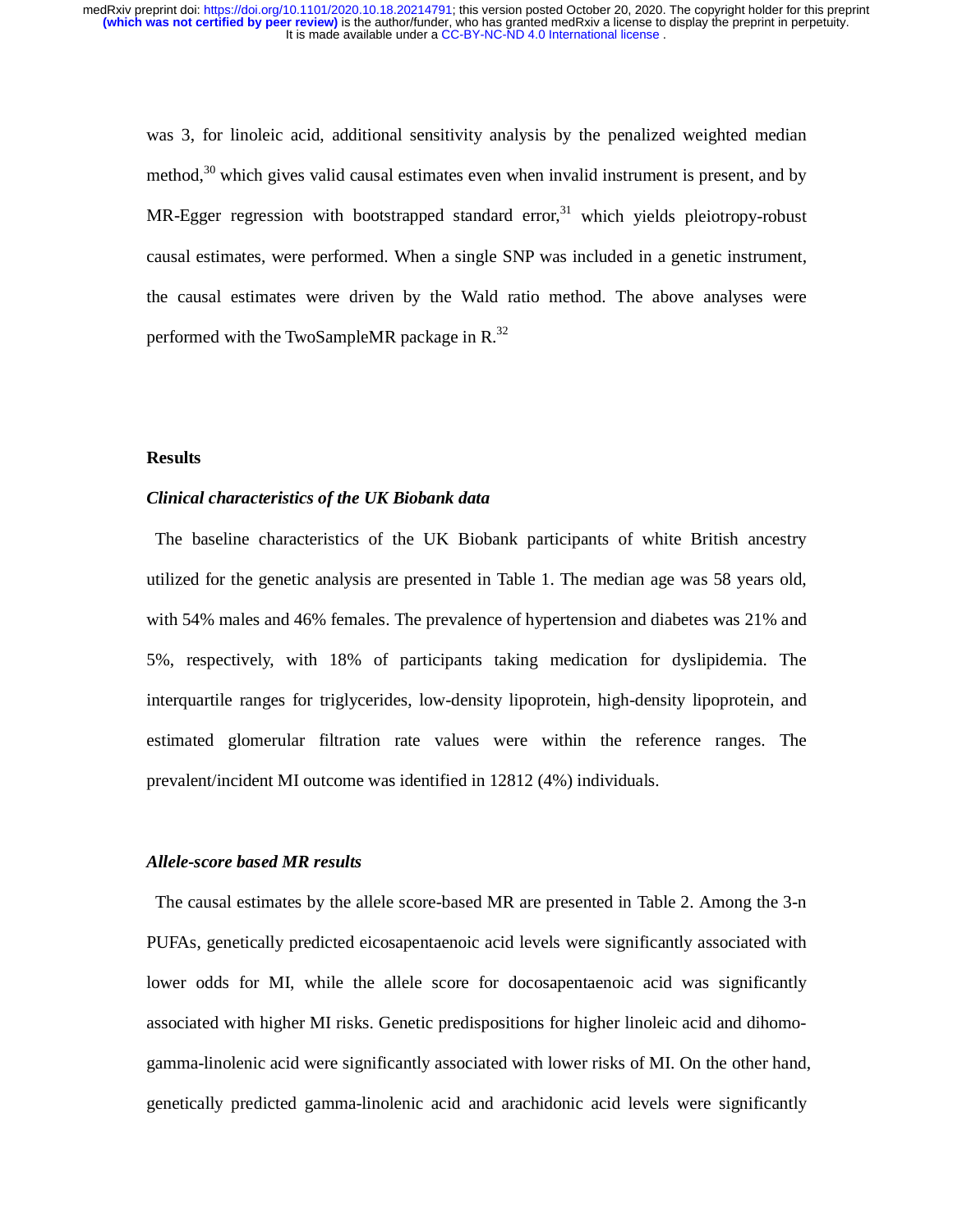associated with higher MI risks. Adrenic acid showed null causal estimates for the risk of MI. The above results were similarly reproduced even after we included additional phenotypical covariates in the regression analysis.

#### *Summary-level MR results*

 When the analysis was replicated with the CARDIoGRAMplusC4D data, the genetic predisposition for higher serum eicosapentaenoic acid levels was significantly associated with a lower risk of CAD. For docosapentaenoic acid, the direction of the ORs was consistent with the above allele score-based MR; however, the causal estimates did not reach the statistically significant level. For 6-n PUFAs, higher levels of genetically predicted linoleic acid were marginally associated with a lower risk of CAD or MI by the inverse variance-weighted method. When additional pleiotropy-robust methods were implemented, both the penalized weighted median and the MR-Egger regression results indicated that genetic predisposition for higher linoleic acid levels was significantly associated with lower risk of both CAD and MI. The causal estimates were similar to the findings in the UK Biobank data for dihomogamma-linolenic acid and arachidonic acid, as genetically explained dihomo-gammalinolenic acid was significantly associated with lower CAD and MI risks, while arachidonic acid was causally linked to higher risks of CAD and MI. Gamma-linoleic acid, in which the causal estimates were significant in the allele score-based MR, showed marginally significant causal estimates with notably high odds ratios in the summary-level MR, whereas adrenic acid, which showed null findings in the allele score-based MR, showed significant causal estimates for higher risks of both CAD and MI in the CARDIoGRAMplusC4D data.

## **Discussion**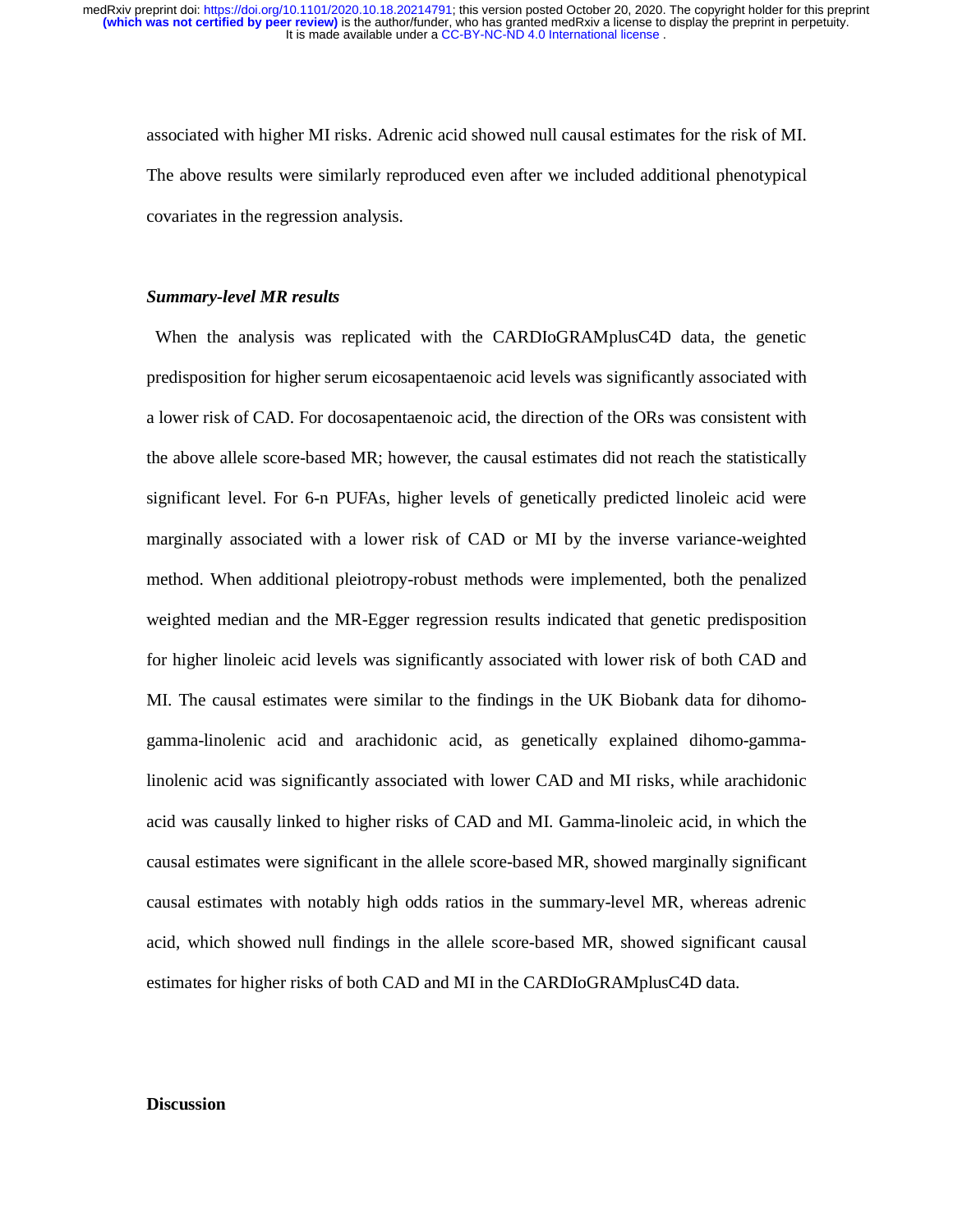This study, including MR investigation, identified that serum levels of certain 3-n or 6-n PUFAs causally affect the risk of CAD or MI. Higher genetically predicted eicosapentaenoic acid and dihomo-gamma-linolenic acid levels were significantly associated with a lower risk of CAD or MI. Linoleic acid was also considered to be protective against CAD or MI in our results. Arachidonic acid was the 6-n PUFA that showed significant causal estimates for a higher risk of CAD or MI. Higher docosapentaenoic acid and adrenic acid may also be causative for CAD development, but the causal estimates were inconsistent or marginal in our investigations.

 The clinical significance of 3-n and 6-n PUFAs has been debated. Several observational findings and meta-analyses reported the possible benefits of 3-n or 6-n PUFAs on the risk of cardiovascular disease.<sup>4,8</sup> In addition, studies focusing on mechanisms of the protective effect of 3-n and 6-n PUFAs reported that PUFAs are related to atherogenesis, thrombotic activity, and inflammation.<sup>33,34</sup> However, there were also contradictory reports addressing the absence of an effect of 3-n or 6-n PUFAs on  $CAD<sup>12</sup>$ . That observational findings are inevitable for effects from coexisting confounders and for the potential issue of reverse causation limited the causal interpretation of the previous observational studies. Moreover, as the effects from specific PUFA types may vary, a clinical trial, which would reveal the causality of a PUFA on CAD, with a strict dietary modification for a single PUFA is difficult to perform, resulting in heterogeneous findings from previous trials.<sup>12</sup> Thus, whether higher serum PUFA levels or levels of a specific PUFA can be effective for primary prevention of CAD has remained unanswered.

We performed this study to investigate the causal effects of various PUFA types on the risk of CAD or MI by implementing MR analysis. MR has a particular strength in that the method can reveal causal estimates from a modifiable exposure to complex diseases.<sup>14</sup> The approach has now been widely introduced in the current medical literature and has reported causal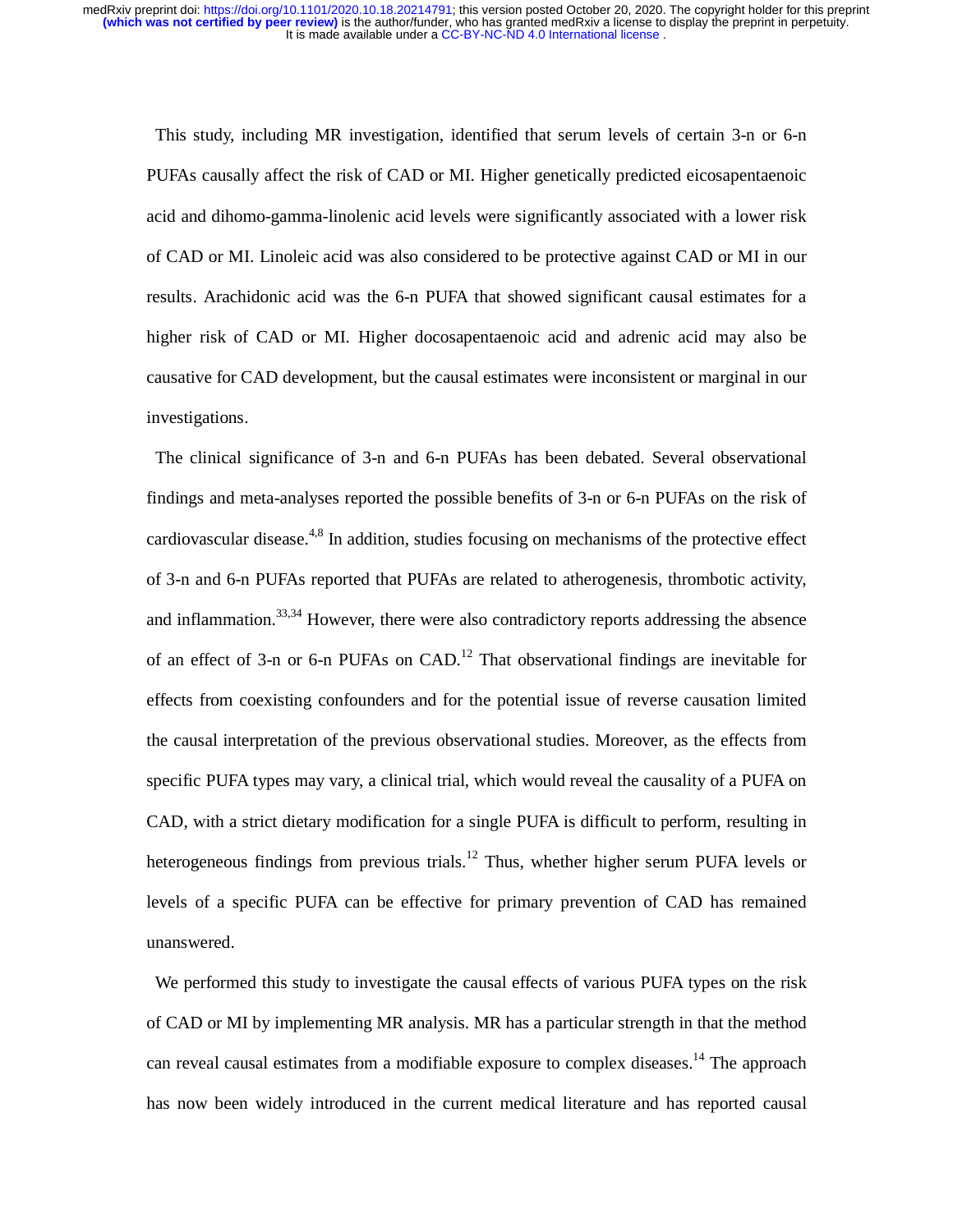effects from various exposures on complex diseases, which is difficult with randomized clinical trials. One's genetic information is determined before the occurrence of any confounding factors or outcomes and is thus minimally biased by the effects from other clinical factors. In our MR analysis, we made efforts to attain the three key assumptions for an MR to demonstrate the causal effects. As the results were consistent for certain PUFA types, our study supports that serum PUFA levels causally affect the risk of CAD and MI. Moreover, our study reported that not all PUFA types uniformly reduce or increase the risk of  $CAD<sup>35</sup>$  and specific 3-n or 6-n PUFAs showed different causal directions. Thus, the findings may guide future trials that may prioritize specific PUFA types as interventional targets.

Among the most abundant 3-n PUFAs, our MR findings indicated that higher serum eicosapentaenoic acid may causally decrease the risk of CAD, while the results for docosapentaenoic acid were inconsistent. A previous report also suggested that eicosapentaenoic acid may have a greater protective effect against CAD than docosapentaenoic acid. Additionally, supplementation with eicosapentaenoic acid has been reported to be preventive for CAD in hypercholesterolemic patients.<sup>36</sup> Thus, eicosapentaenoic acid may be the prioritized 3-n PUFA as a supplemental target for the primary prevention of CAD. Regarding 6-n PUFAs, linoleic acid has been repeatedly reported for its importance in the risk of CAD, and experimental findings support its benefits on the cardiovascular system.<sup>4,9,37</sup> The allele score-based MR and the pleiotropy-robust weighted median or MR-Egger analyses yielded significant causal estimates of linoleic acid on lower risk of CAD, which is consistent with the previous observational findings. A previous MR study reported null effects of linoleic acid on ischemic heart disease by utilizing different outcome summary statistics;<sup>24</sup> however, as genetic instruments explain only a portion of the variance of an exposure, the results warranted additional validation. As genetic predisposition for higher linoleic acid was significantly associated with CAD or MI risks both in the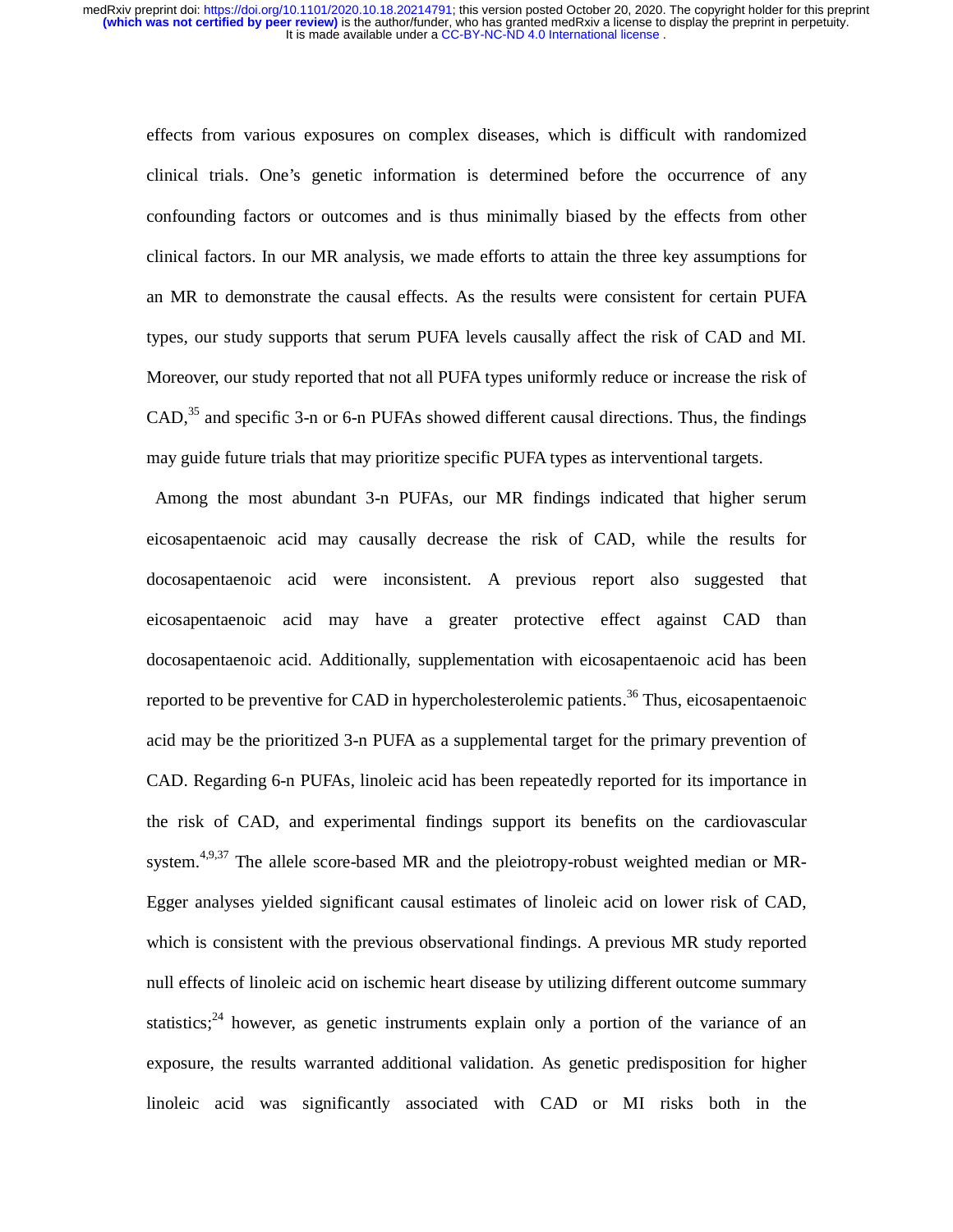CARDIoGRAMplusC4D and the UK Biobank data, the causal effects from linoleic acid on CAD would be interpreted to be present, supported by previous observational findings. In addition, for dihomo-gamma-linolenic acid, previous clinical and experimental studies reported that high levels of dihomo-gamma-linolenic acid may be protective against cardiovascular diseases.<sup>35,38</sup> That an increased arachidonic acid level was causative for increased CAD or MI risks was also in concordance with previous observations reporting its proinflammatory role,  $39,40$  and our study suggests the causality of its effect on the primary development of CAD. On the other hand, increased adrenic acid or gamma-linolenic acid serum levels were suspected to cause CAD or MI in the MR results;  $41$  however, as the results were inconsistent in the replicative investigation, a future study is necessary to confirm their significance.

 Some of the MR analysis results need additional explanation. First, the statistical power of an MR investigation generally increases by utilizing a large number of genetic variants to explain the exposure of interest.<sup>42</sup> However, the currently available genetic instruments for each PUFA type included 1 to 3 SNPs, which may have low statistical power to capture the causal effects from genetic predispositions for PUFA levels. Additional investigations including a larger number of independent variants to genetically explain the serum PUFA levels may clearly distinguish the risk of CAD by an MR investigation. Next, as the actual size of an effect for relevant clinical intervention is different from the causal estimates in MR, the current MR results are qualitative information on the presence of causal effects from certain serum PUFA levels on  $CAD.43,44$  Namely, one genetically predicted serum PUFA showing a larger effect size than another does not mean that the first serum PUFA would have larger clinical effects than the second. That the prevalence of CAD or MI was different between the UK Biobank and the CARDIoGRAMplusC4D data also explains the considerable differences in the sizes of the causal estimates by the two separate MR analyses.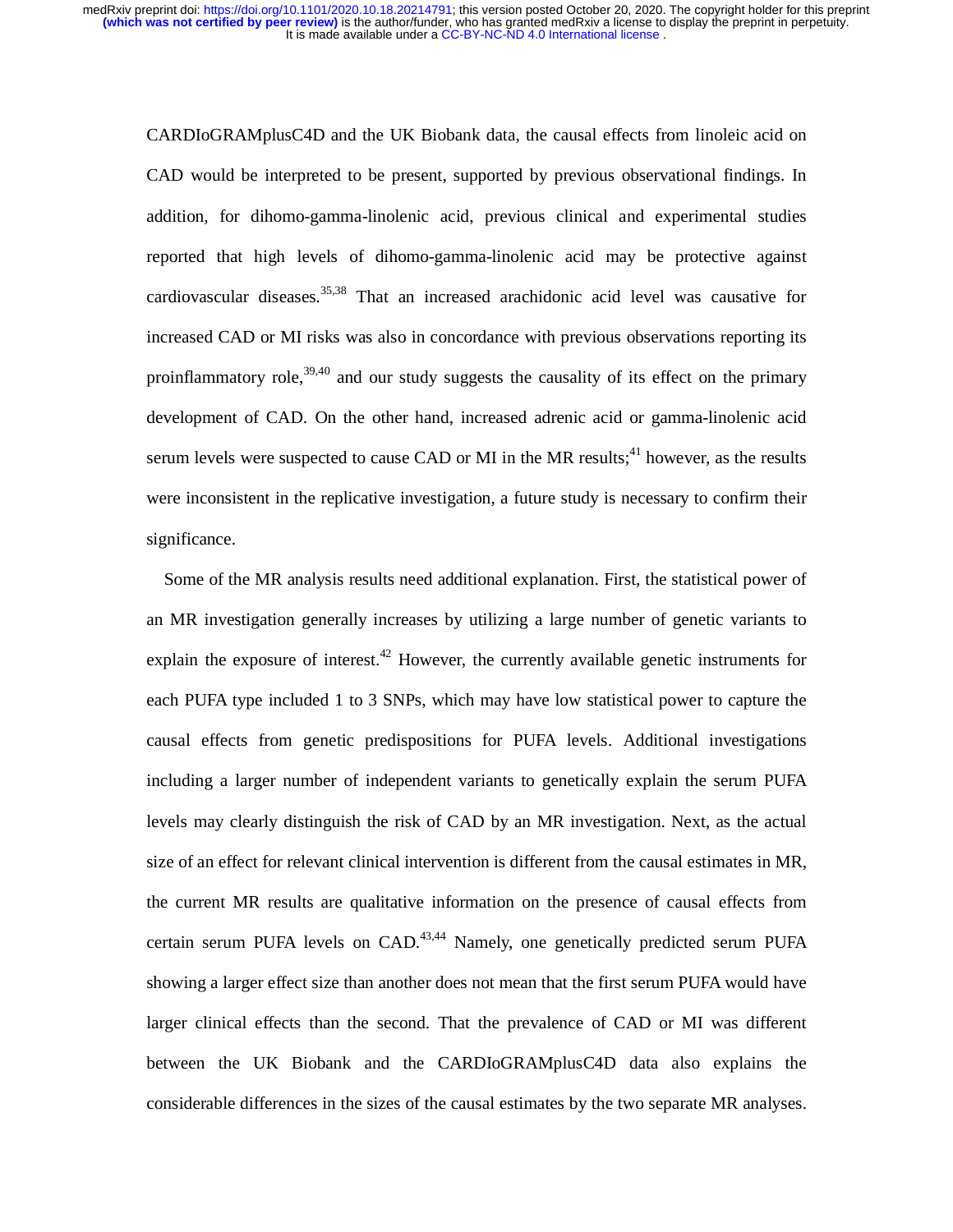Additional clinical trials targeting different 3-n or 6-n PUFA subtypes are warranted to confirm whether the suggested causal effects from PUFAs on CAD development can be modified through interventions for PUFAs and to identify the clinical magnitude of the effects.

 There are several limitations and unanswered questions in this study. First, as stated above, although this study suggested the causal effects of certain serum PUFA levels on CAD development, whether an effective intervention of modifying serum PUFA levels can actually be helpful for primary prevention of CAD should be answered by a future clinical trial. Second, additional experimental study is warranted to reveal the mechanism of different effects of certain serum PUFA levels on CAD risks. Third, as MR is weak for detecting nonlinear effects and as quantitative interpretation of our results is limited, the extent to which a serum PUFA level is beneficial or harmful cannot be answered by this study. Last, the study was mainly based on individuals of European ancestry due to data availability, so our results cannot be generalized to other ethnic populations.

In conclusion, this study supports the causal effect of certain 3-n and 6-n PUFAs on the risk of CAD or MI. A clinical trial targeting specific 3-n or 6-n PUFAs is warranted to reveal possible beneficial dietary interventions for the primary prevention of CAD.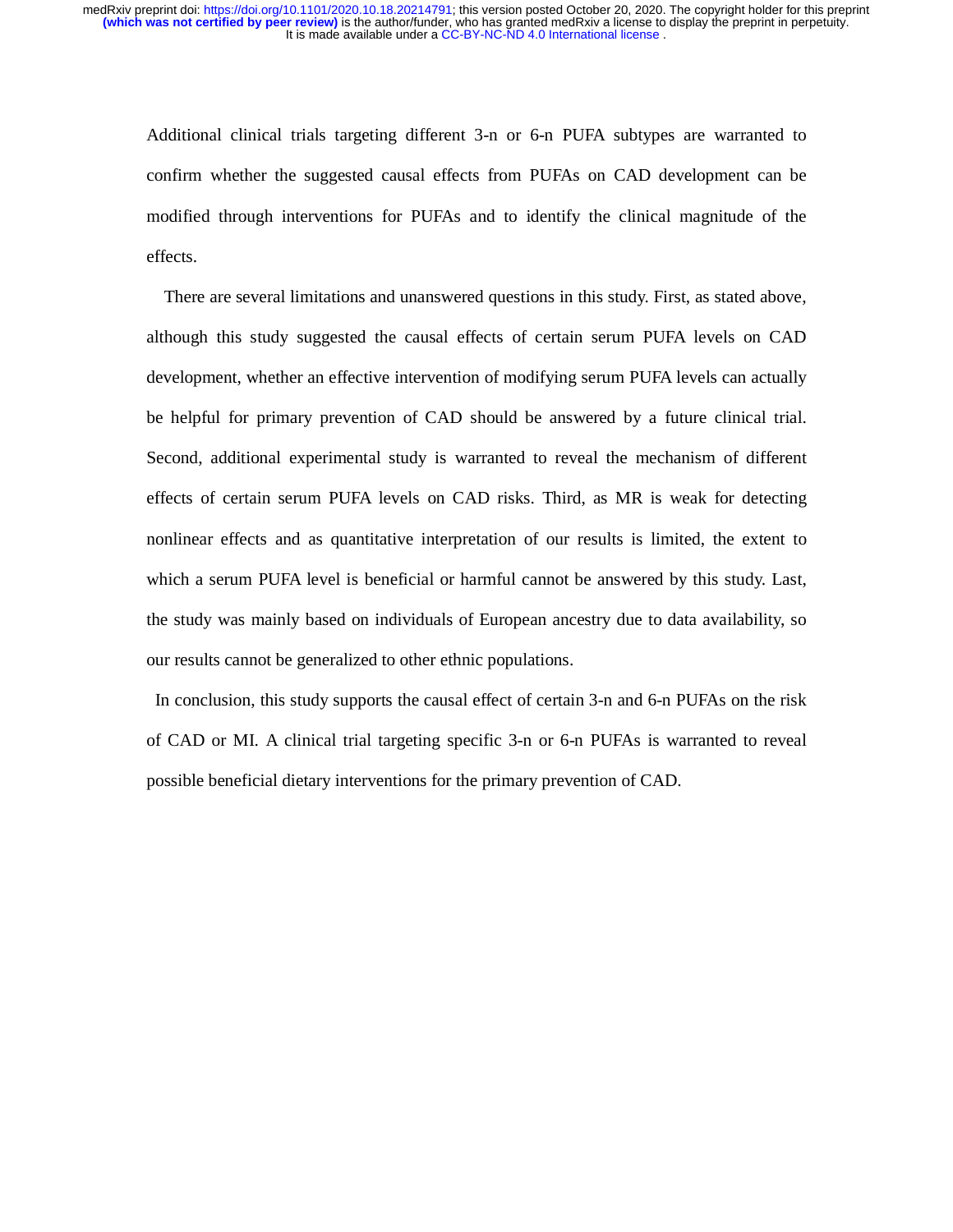## **Acknowledgements**

The study was based on the data provided by the UK Biobank consortium (application No. 53799). We thank the investigators of the previous studies who provided valuable genetic summary statistics for this study.

## **Funding**

This work was supported by the Industrial Strategic Technology Development Program - Development of bio-core technology (10077474, Development of early diagnosis technology for acute/chronic renal failure) funded by the Ministry of Trade, Industry & Energy (MOTIE, Korea) and a grant from SNU R&DB Foundation (800-20190571). The study was performed independently by the authors.

## **Conflicts of interest**

None.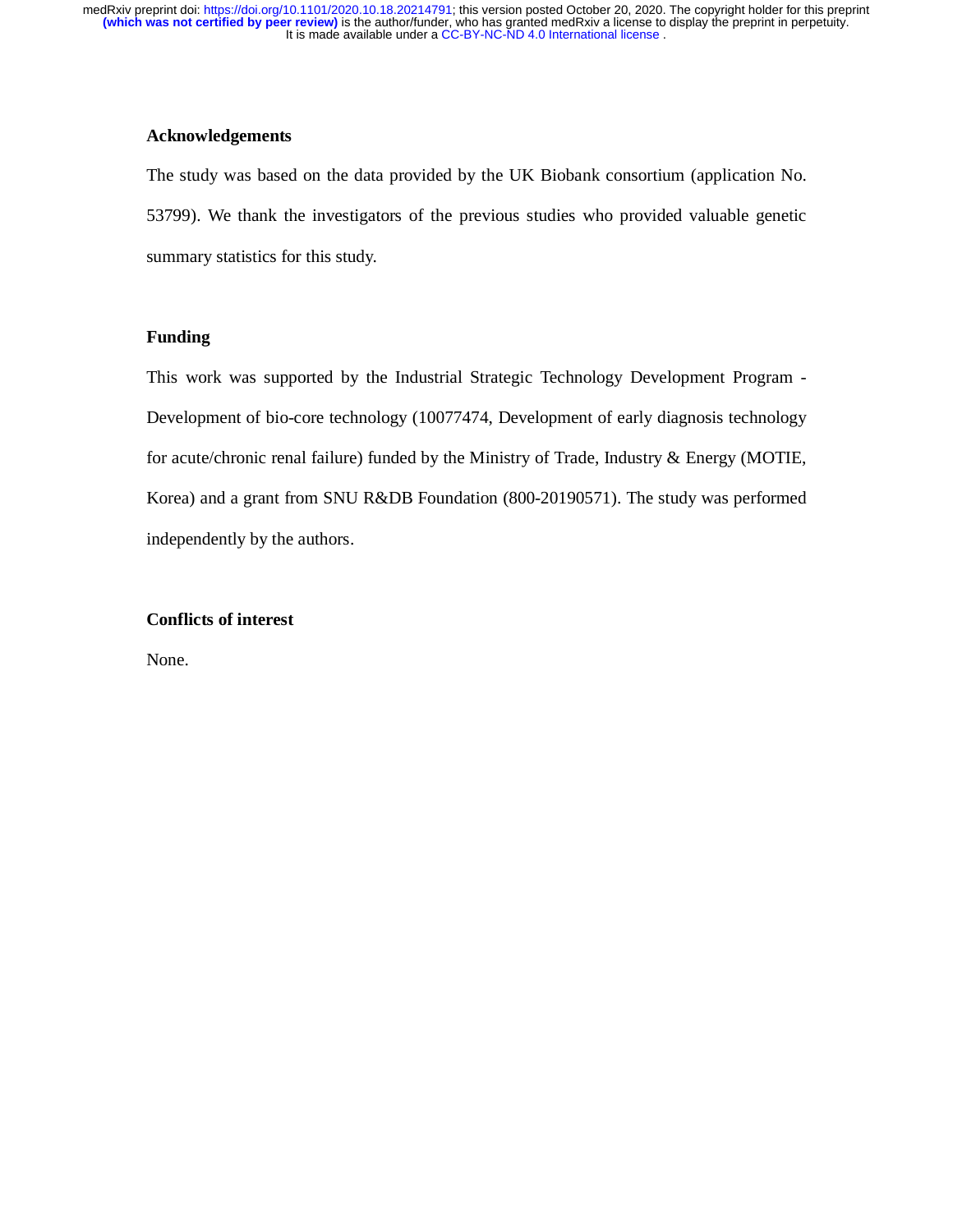### **References**

1. Foreman KJ, Marquez N, Dolgert A, Fukutaki K, Fullman N, McGaughey M, et al. Forecasting life expectancy, years of life lost, and all-cause and cause-specific mortality for 250 causes of death: reference and alternative scenarios for 2016-40 for 195 countries and territories. Lancet 392:2052-2090, 2018

2. Park S, Lee S, Kim Y, Lee Y, Kang MW, Han K, et al. Altered Risk for Cardiovascular Events With Changes in the Metabolic Syndrome Status: A Nationwide Population-Based Study of Approximately 10 Million Persons. Ann Intern Med 171:875-884, 2019

3. Arnett DK, Blumenthal RS, Albert MA, Buroker AB, Goldberger ZD, Hahn EJ, et al. 2019 ACC/AHA Guideline on the Primary Prevention of Cardiovascular Disease: A Report of the American College of Cardiology/American Heart Association Task Force on Clinical Practice Guidelines. Circulation 140:e596-e646, 2019

4. Farvid MS, Ding M, Pan A, Sun Q, Chiuve SE, Steffen LM, et al. Dietary linoleic acid and risk of coronary heart disease: a systematic review and meta-analysis of prospective cohort studies. Circulation 130:1568-1578, 2014

5. Mozaffarian D, Micha R, Wallace S. Effects on coronary heart disease of increasing polyunsaturated fat in place of saturated fat: a systematic review and meta-analysis of randomized controlled trials. PLoS Med 7:e1000252, 2010

6. Agriculture UDoHaHSaUDo. 2015–2020 Dietary Guidelines for Americans. 8th ed. Washington, DC: US Dept of Health and Human Services and US Dept of Agriculture; 2015.

7. Estruch R, Ros E, Salas-Salvadó J, Covas MI, Corella D, Arós F, et al. Primary Prevention of Cardiovascular Disease with a Mediterranean Diet Supplemented with Extra-Virgin Olive Oil or Nuts. N Engl J Med 378:e34, 2018

8. Wang DD, Li Y, Chiuve SE, Stampfer MJ, Manson JE, Rimm EB, et al. Association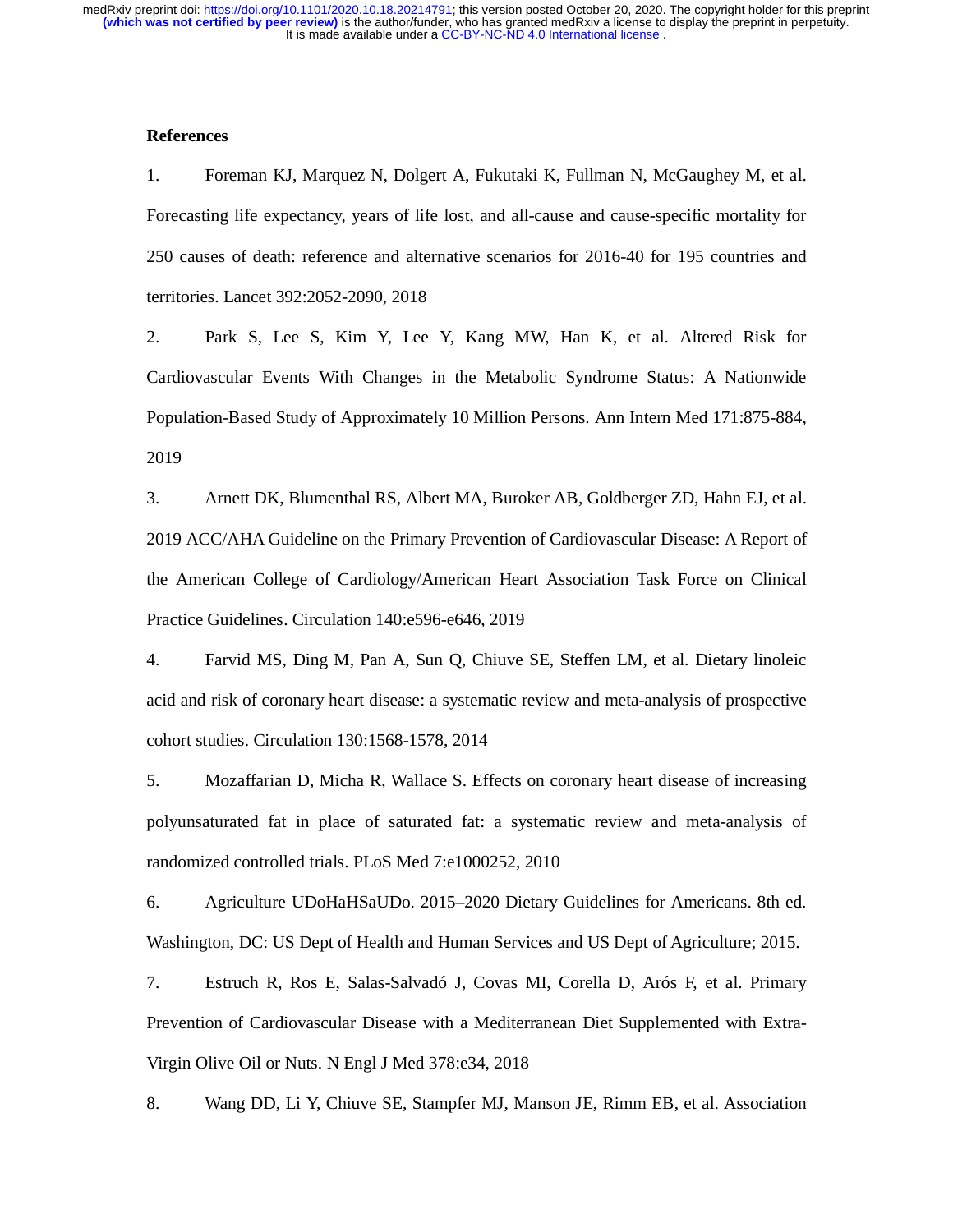of Specific Dietary Fats With Total and Cause-Specific Mortality. JAMA Intern Med 176:1134-1145, 2016

9. Wu JH, Lemaitre RN, King IB, Song X, Psaty BM, Siscovick DS, et al. Circulating omega-6 polyunsaturated fatty acids and total and cause-specific mortality: the Cardiovascular Health Study. Circulation 130:1245-1253, 2014

10. Dietary supplementation with n-3 polyunsaturated fatty acids and vitamin E after myocardial infarction: results of the GISSI-Prevenzione trial. Gruppo Italiano per lo Studio della Sopravvivenza nell'Infarto miocardico. Lancet 354:447-455, 1999

11. Tavazzi L, Maggioni AP, Marchioli R, Barlera S, Franzosi MG, Latini R, et al. Effect of n-3 polyunsaturated fatty acids in patients with chronic heart failure (the GISSI-HF trial): a randomised, double-blind, placebo-controlled trial. Lancet 372:1223-1230, 2008

12. Abdelhamid AS, Martin N, Bridges C, Brainard JS, Wang X, Brown TJ, et al. Polyunsaturated fatty acids for the primary and secondary prevention of cardiovascular disease. Cochrane Database Syst Rev 11:Cd012345, 2018

13. Rizos EC, Ntzani EE, Bika E, Kostapanos MS, Elisaf MS. Association between omega-3 fatty acid supplementation and risk of major cardiovascular disease events: a systematic review and meta-analysis. Jama 308:1024-1033, 2012

14. Davies NM, Holmes MV, Davey Smith G. Reading Mendelian randomisation studies: a guide, glossary, and checklist for clinicians. Bmj 362:k601, 2018

15. Park S, Lee S, Kim Y, Lee Y, Kang MW, Kim K, et al. Short or Long Sleep Duration and CKD: A Mendelian Randomization Study. J Am Soc Nephrol, 2020

16. Daghlas I, Dashti HS, Lane J, Aragam KG, Rutter MK, Saxena R, et al. Sleep Duration and Myocardial Infarction. J Am Coll Cardiol 74:1304-1314, 2019

17. Carter AR, Gill D, Davies NM, Taylor AE, Tillmann T, Vaucher J, et al. Understanding the consequences of education inequality on cardiovascular disease: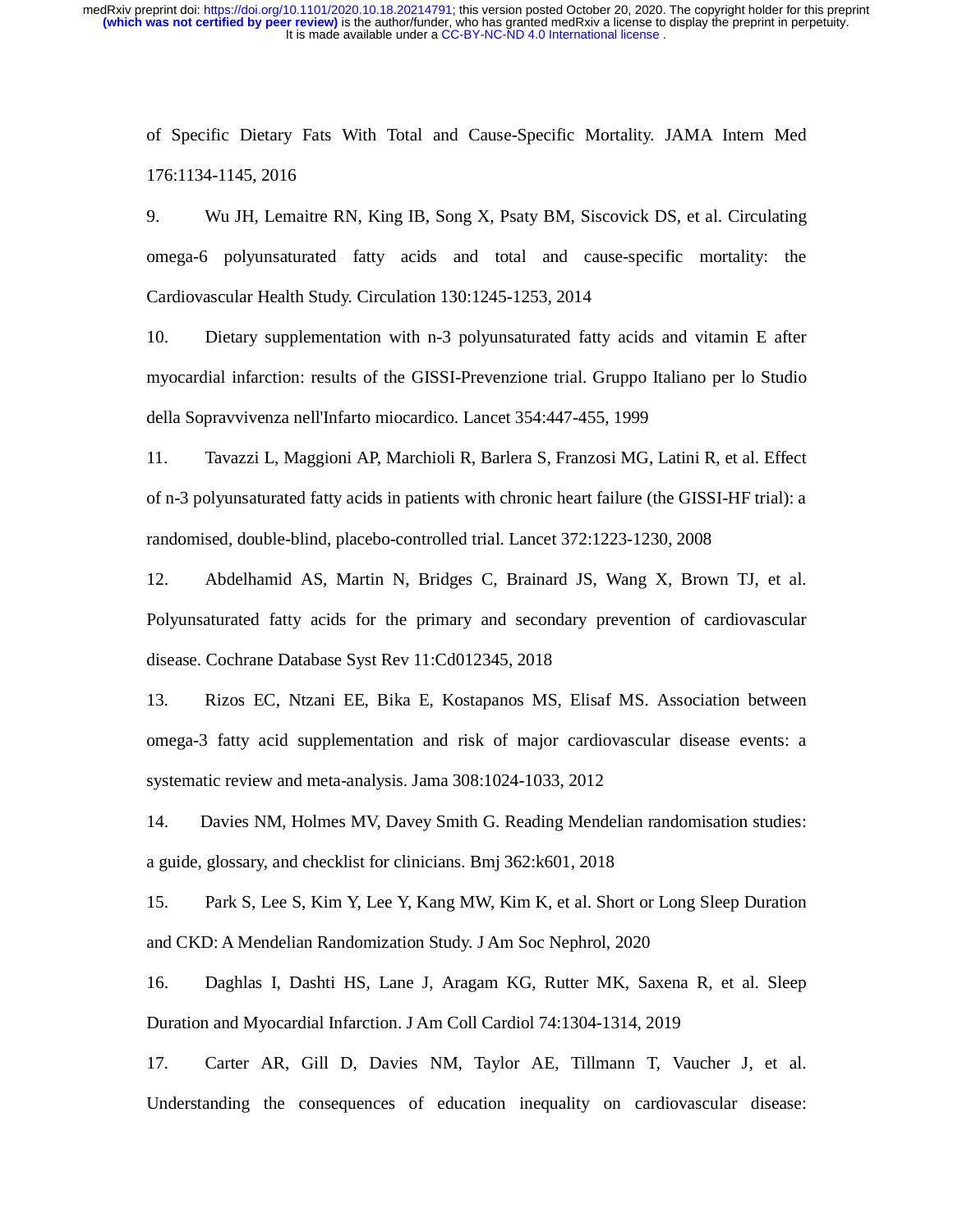mendelian randomisation study. Bmj 365:l1855, 2019

18. Tyrrell J, Jones SE, Beaumont R, Astley CM, Lovell R, Yaghootkar H, et al. Height, body mass index, and socioeconomic status: mendelian randomisation study in UK Biobank. Bmj 352:i582, 2016

19. Bycroft C, Freeman C, Petkova D, Band G, Elliott LT, Sharp K, et al. The UK Biobank resource with deep phenotyping and genomic data. Nature 562:203-209, 2018

20. Lemaitre RN, Tanaka T, Tang W, Manichaikul A, Foy M, Kabagambe EK, et al. Genetic loci associated with plasma phospholipid n-3 fatty acids: a meta-analysis of genomewide association studies from the CHARGE Consortium. PLoS Genet 7:e1002193, 2011

21. Guan W, Steffen BT, Lemaitre RN, Wu JHY, Tanaka T, Manichaikul A, et al. Genome-wide association study of plasma N6 polyunsaturated fatty acids within the cohorts for heart and aging research in genomic epidemiology consortium. Circ Cardiovasc Genet 7:321-331, 2014

22. Khankari NK, Murff HJ, Zeng C, Wen W, Eeles RA, Easton DF, et al. Polyunsaturated fatty acids and prostate cancer risk: a Mendelian randomisation analysis from the PRACTICAL consortium. Br J Cancer 115:624-631, 2016

23. May-Wilson S, Sud A, Law PJ, Palin K, Tuupanen S, Gylfe A, et al. Proinflammatory fatty acid profile and colorectal cancer risk: A Mendelian randomisation analysis. Eur J Cancer 84:228-238, 2017

24. Zhao JV, Schooling CM. Effect of linoleic acid on ischemic heart disease and its risk factors: a Mendelian randomization study. BMC Med 17:61, 2019

25. Fry A, Littlejohns TJ, Sudlow C, Doherty N, Adamska L, Sprosen T, et al. Comparison of Sociodemographic and Health-Related Characteristics of UK Biobank Participants With Those of the General Population. Am J Epidemiol 186:1026-1034, 2017

26. Sudlow C, Gallacher J, Allen N, Beral V, Burton P, Danesh J, et al. UK biobank: an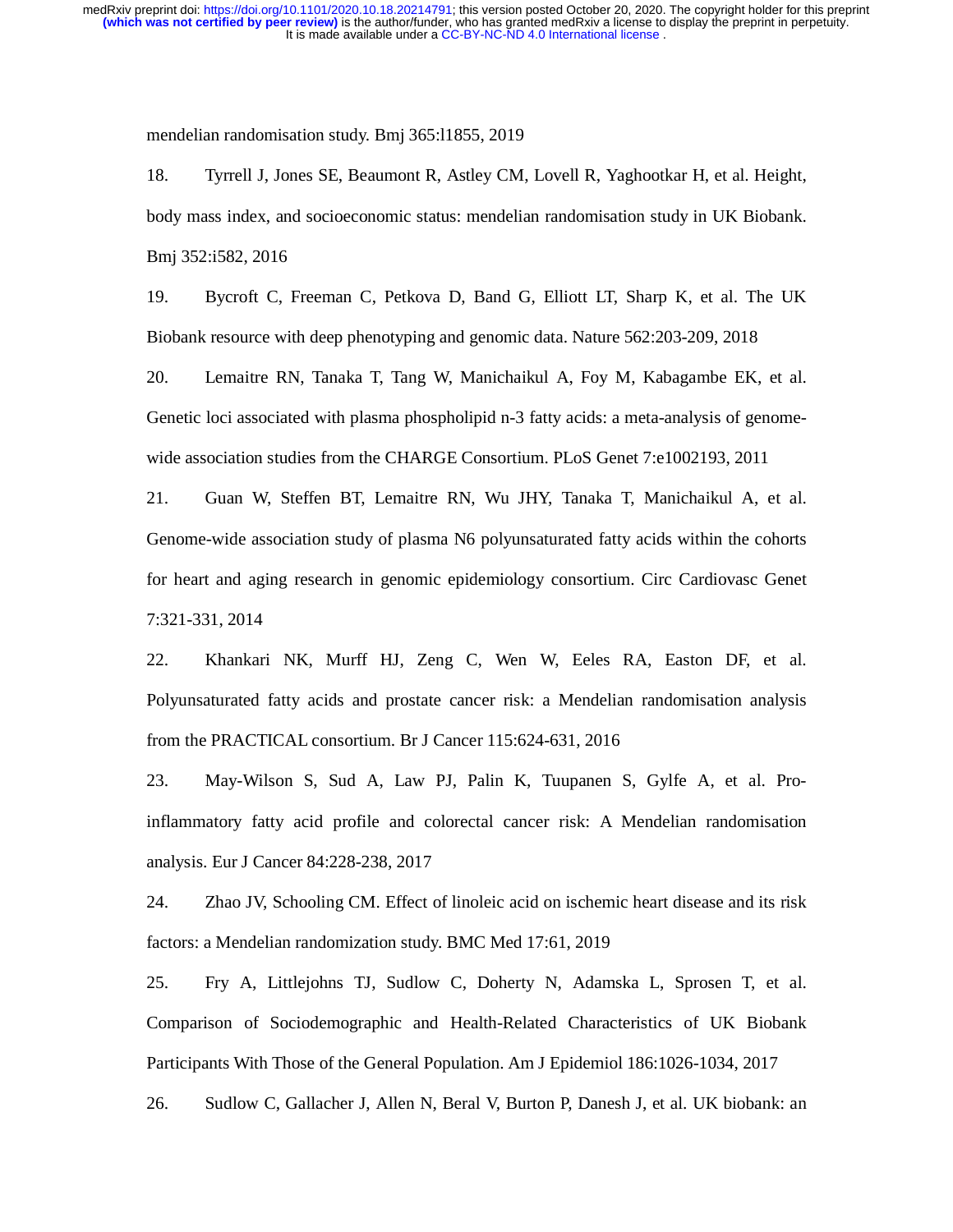open access resource for identifying the causes of a wide range of complex diseases of middle and old age. PLoS Med 12:e1001779, 2015

27. Hanscombe KB, Coleman JRI, Traylor M, Lewis CM. ukbtools: An R package to manage and query UK Biobank data. PLoS One 14:e0214311, 2019

28. Chang CC, Chow CC, Tellier LC, Vattikuti S, Purcell SM, Lee JJ. Second-generation PLINK: rising to the challenge of larger and richer datasets. Gigascience 4:7, 2015

29. Nikpay M, Goel A, Won HH, Hall LM, Willenborg C, Kanoni S, et al. A comprehensive 1,000 Genomes-based genome-wide association meta-analysis of coronary artery disease. Nat Genet 47:1121-1130, 2015

30. Bowden J, Davey Smith G, Haycock PC, Burgess S. Consistent Estimation in Mendelian Randomization with Some Invalid Instruments Using a Weighted Median Estimator. Genet Epidemiol 40:304-314, 2016

31. Bowden J, Davey Smith G, Burgess S. Mendelian randomization with invalid instruments: effect estimation and bias detection through Egger regression. Int J Epidemiol 44:512-525, 2015

32. Hemani G, Zheng J, Elsworth B, Wade KH, Haberland V, Baird D, et al. The MR-Base platform supports systematic causal inference across the human phenome. Elife 7, 2018

33. Ander BP, Dupasquier CM, Prociuk MA, Pierce GN. Polyunsaturated fatty acids and their effects on cardiovascular disease. Exp Clin Cardiol 8:164-172, 2003

34. Sokoła-Wysoczańska E, Wysoczański T, Wagner J, Czyż K, Bodkowski R, Lochyński S, et al. Polyunsaturated Fatty Acids and Their Potential Therapeutic Role in Cardiovascular System Disorders-A Review. Nutrients 10, 2018

35. Ouchi S, Miyazaki T, Shimada K, Sugita Y, Shimizu M, Murata A, et al. Low Docosahexaenoic Acid, Dihomo-Gamma-Linolenic Acid, and Arachidonic Acid Levels Associated with Long-Term Mortality in Patients with Acute Decompensated Heart Failure in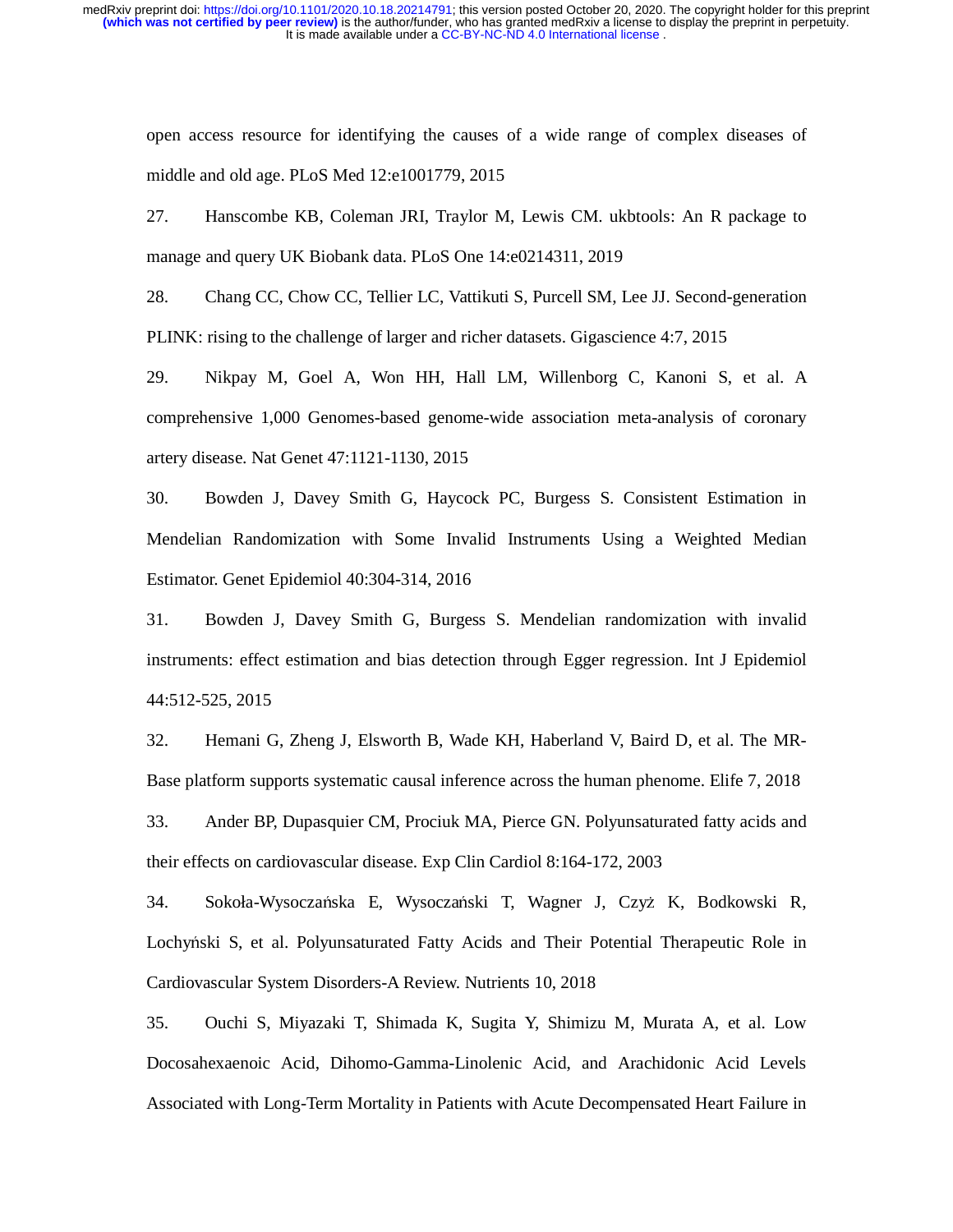Different Nutritional Statuses. Nutrients 9, 2017

36. Yokoyama M, Origasa H, Matsuzaki M, Matsuzawa Y, Saito Y, Ishikawa Y, et al. Effects of eicosapentaenoic acid on major coronary events in hypercholesterolaemic patients (JELIS): a randomised open-label, blinded endpoint analysis. Lancet 369:1090-1098, 2007

37. Pomposiello SI, Alva M, Wilde DW, Carretero OA. Linoleic acid induces relaxation and hyperpolarization of the pig coronary artery. Hypertension 31:615-620, 1998

38. Gallagher H, Williams JO, Ferekidis N, Ismail A, Chan YH, Michael DR, et al. Dihomo-γ-linolenic acid inhibits several key cellular processes associated with atherosclerosis. Biochim Biophys Acta Mol Basis Dis 1865:2538-2550, 2019

39. Calder PC. n-3 polyunsaturated fatty acids, inflammation, and inflammatory diseases. Am J Clin Nutr 83:1505s-1519s, 2006

40. Sonnweber T, Pizzini A, Nairz M, Weiss G, Tancevski I. Arachidonic Acid Metabolites in Cardiovascular and Metabolic Diseases. Int J Mol Sci 19, 2018

41. Kapoor R, Huang YS. Gamma linolenic acid: an antiinflammatory omega-6 fatty acid. Curr Pharm Biotechnol 7:531-534, 2006

42. Burgess S, Thompson SG. Avoiding bias from weak instruments in Mendelian randomization studies. Int J Epidemiol 40:755-764, 2011

43. Burgess S, Butterworth AS, Thompson JR. Beyond Mendelian randomization: how to interpret evidence of shared genetic predictors. J Clin Epidemiol 69:208-216, 2016

44. Burgess S, Butterworth A, Malarstig A, Thompson SG. Use of Mendelian randomisation to assess potential benefit of clinical intervention. Bmj 345:e7325, 2012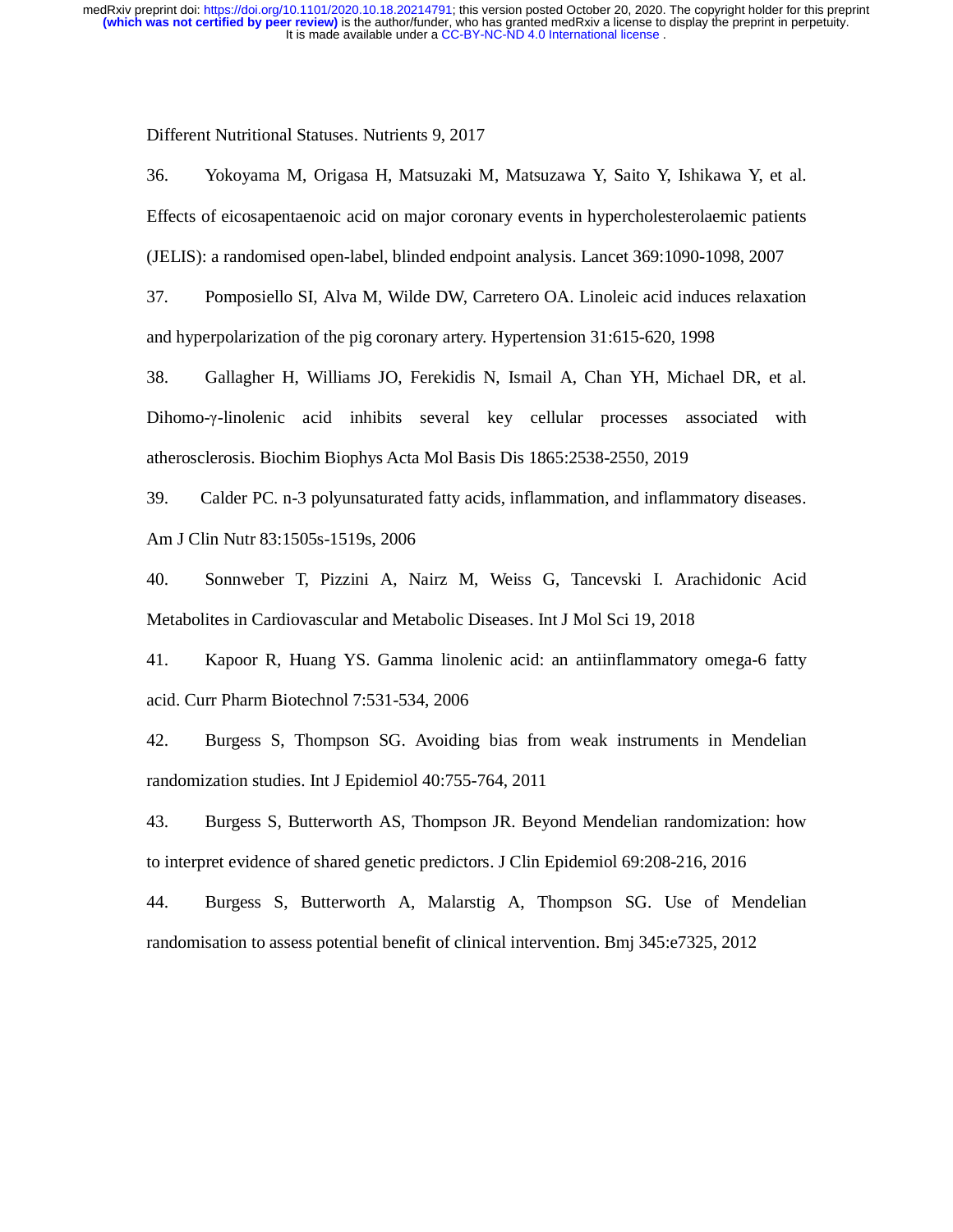Table 1. Baseline characteristics of the study population of the UK Biobank for the genetic analysis.

| Characteristics                                     | Total $(N = 337129)$ | Males ( $N = 156106$ )  | Females ( $N = 181023$ ) |
|-----------------------------------------------------|----------------------|-------------------------|--------------------------|
| Age (years)                                         | 58 [51;63]           | 59 [51;64]              | 58 [51;63]               |
| Body mass index                                     | 26.7 [24.1;29.8]     | 27.3 [25.0;30.0]        | 26.1 [23.4;29.6]         |
| Obesity (body mass index $\geq 30 \text{ kg/m}^2$ ) | 81022 (24.1%)        | 39328 (25.3%)           | 41694 (23.1%)            |
| Smoking history                                     |                      |                         |                          |
| Non-smoker                                          | 183636 (55%)         | 76356 (49%)             | 107280 (60%)             |
| Ex-smoker                                           | 118399 (35%)         | 60835 (39%)             | 57564 (32%)              |
| Current-smoker                                      | 33921 (10%)          | 18360 (12%)             | 15561 (9%)               |
| Hypertension                                        | 70018 (20.9%)        | 38538 (24.9%)           | 31480 (17.5%)            |
| Systolic BP (mmHg)                                  | 136.5 [125.0;149.5]  | 139.5 [129.0;152.0]     | 133.5 [121.5;147.5]      |
| Diastolic BP (mmHg)                                 | 82.0 [75.5;89.0]     | 84.0 [77.5;90.5]        | 80.0 [73.5;87.0]         |
| Diabetes mellitus                                   | 16178 (5%)           | 10012 (6%)              | 6166 (3%)                |
| Hemoglobin A1c (mmol/L)                             | 35.1 [32.7;37.7]     | 35.2 [32.7;37.9]        | 35.1 [32.7;37.6]         |
| Medications for dyslipidemia                        | 58531 (18%)          | 35832 (23%)             | 22699 (12.6%)            |
| Triglycerides (mmol/L)                              | $1.5$ [ $1.1$ ; 2.2] | $1.7$ [ $1.2$ ; $2.5$ ] | $1.3$ [ $1.0$ ; $1.9$ ]  |
| High-density lipoprotein (mmol/L)                   | $1.4$ [ $1.2$ ; 1.7] | $1.2$ [ $1.1$ ; $1.5$ ] | $1.6$ [ $1.3$ ; $1.8$ ]  |
| Low-density lipoprotein (mmol/L)                    | $3.5$ [ $3.0; 4.1$ ] | $3.5$ [ $2.9; 4.1$ ]    | $3.6$ [ $3.0; 4.2$ ]     |
| Aspartate aminotransferase (U/L)                    | 20.2 [15.4;27.4]     | 23.8 [18.4;31.8]        | 17.5 [13.9;23.0]         |
| Alanine aminotransferase (U/L)                      | 24.4 [21.0;28.8]     | 26.1 [22.6;30.9]        | 23.0 [20.0;26.8]         |
| Creatinine (mmol/L)                                 | 70.5 [61.6;81.0]     | 80.0 [72.6;88.3]        | 63.2 [57.1;70.0]         |
| Estimated glomerular filtration rate                | 92.5 [82.6;99.5]     | 92.2 [82.6;99.3]        | 92.9 [82.6;99.8]         |
| (mL/min/1.73 m <sup>2</sup> )                       |                      |                         |                          |
| Number of prevalent/incident MI cases               | 12812 (4%)           | 9878 (6%)               | 2934 (2%)                |

Categorical variables are presented as number (%) and continuous variables are presented as value [interquartile ranges].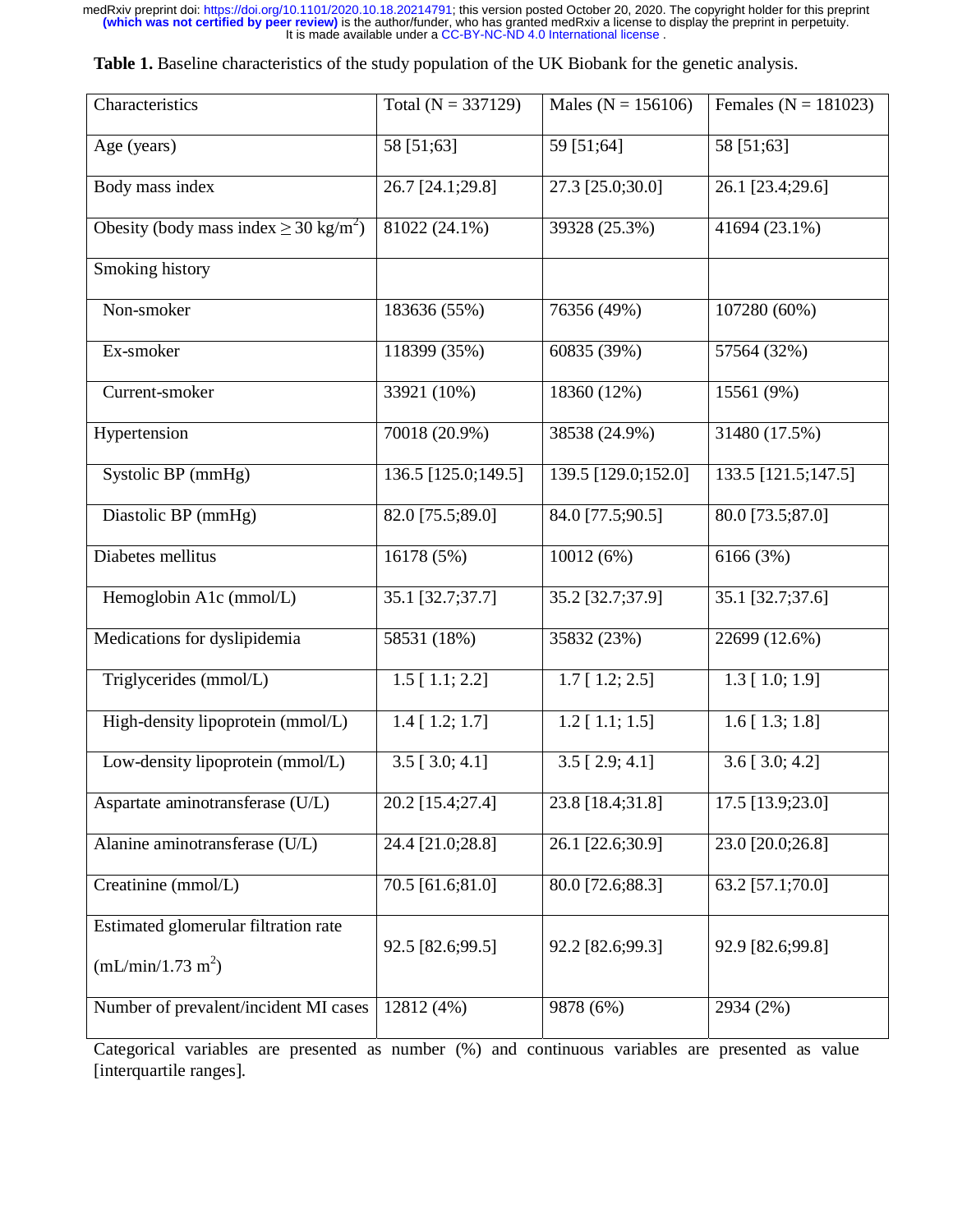| <b>PUFA</b><br>Genetically<br>predicted | Main analysis <sup>a</sup> |              | Sensitivity analysis adjusted for phenotypical covariates b |              |
|-----------------------------------------|----------------------------|--------------|-------------------------------------------------------------|--------------|
| level by allele-scores (1 standard      | Adjusted OR (95% CI)       | $\mathbf{P}$ | Adjusted OR (95% CI)                                        | $\mathbf{P}$ |
| deviation increase)                     |                            |              |                                                             |              |
| 3-n PUFAs                               |                            |              |                                                             |              |
| Eicosapentaenoic acid                   | $0.973(0.956-0.991)$       | 0.003        | $0.969(0.949 - 0.989)$                                      | 0.002        |
| Docosapentaenoic acid                   | $1.027(1.009-1.046)$       | 0.004        | $1.029(1.008-1.050)$                                        | 0.006        |
| Docosahexaenoic acid                    | $1.000(0.982 - 1.018)$     | 0.986        | $1.003(0.982 - 1.023)$                                      | 0.804        |
| 6-n PUFAs                               |                            |              |                                                             |              |
| Linoleic acid                           | $0.975(0.957-0.992)$       | 0.005        | $0.967(0.947-0.987)$                                        | 0.001        |
| Gamma-linolenic acid                    | $1.022(1.003-1.040)$       | 0.020        | $1.028(1.007-1.049)$                                        | 0.009        |
| Dihomo-gamma-linolenic acid             | $0.972(0.955-0.990)$       | 0.002        | $0.969(0.950-0.989)$                                        | 0.003        |
| Arachidonic acid                        | $1.027(1.009-1.046)$       | 0.004        | $1.034(1.013-1.056)$                                        | 0.001        |
| Adrenic acid                            | $1.004(0.986-1.022)$       | 0.672        | $1.008(0.987-1.029)$                                        | 0.458        |

 $PUFA = polyunsaturated fatty acids, OR = odds ratio, CI = confidence interval$ 

All allele scores were scaled to a one standard deivation increase

<sup>a</sup>The logistic regression model was adjusted for age, sex, and the first 10 principal components of the genetic information.

**b** The phenotypical hypertension, diabetes mellitus, obesity, dyslipidemia medication history, smoking, laboratory values for low-density lipoprotein, high-density lipoprotein, and triglycerides were added to the main model.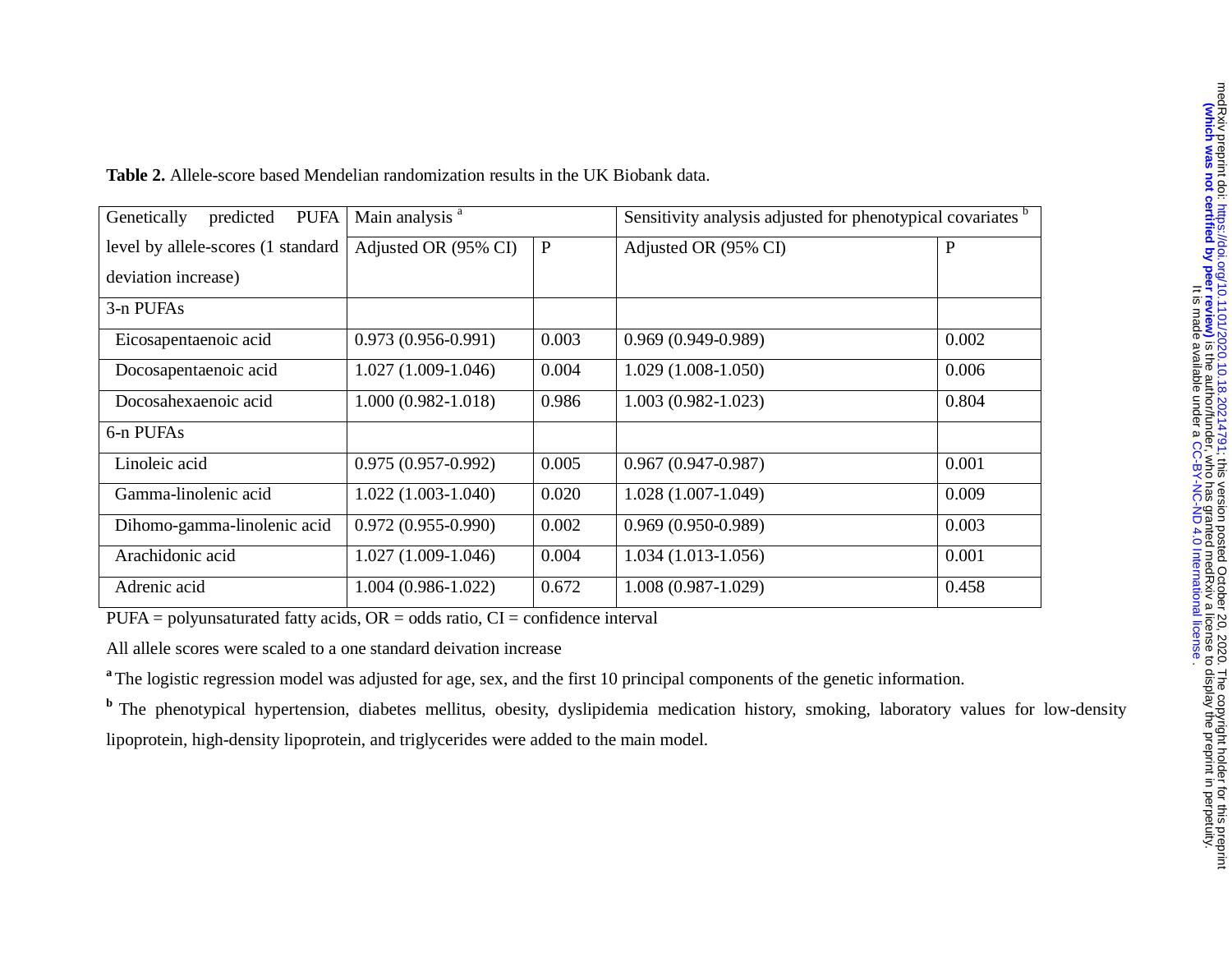| Genetically<br>predicted<br><b>PUFA</b> | For coronary artery disease |              | For myocardial infarction |              |
|-----------------------------------------|-----------------------------|--------------|---------------------------|--------------|
| level by allele scores                  | OR (95% CI)                 | $\mathbf{P}$ | OR (95% CI)               | $\mathbf{P}$ |
| 3-n PUFAs                               |                             |              |                           |              |
| Eicosapentaenoic acid                   | $0.781(0.626-0.975)$        | 0.029        | $0.793(0.537-1.172)$      | 0.245        |
| Docosapentaenoic acid <sup>a</sup>      | $1.215(0.971-1.522)$        | 0.089        | 1.227 (0.954-1.578)       | 0.110        |
| Docosahexaenoic acid                    | $1.000(0.851-1.175)$        | 0.999        | $1.057(0.883 - 1.264)$    | 0.548        |
| 6-n PUFAs                               |                             |              |                           |              |
| Linoleic acid                           | $0.987(0.975-1.000)$        | 0.055        | $0.986(0.972 - 1.000)$    | 0.053        |
| Penalised weighted median b             | $0.986(0.974-0.999)$        | 0.035        | $0.984(0.970-0.999)$      | 0.033        |
| $MR-Eggerb$                             | $0.979(0.958-1.000)$        | 0.024        | $0.975(0.951-0.999)$      | 0.022        |
| Gamma-linolenic acid                    | 2.541 (0.783-8.244)         | 0.120        | 2.960 (0.790-11.097)      | 0.107        |
| Dihomo-gamma-linolenic acid             | $0.940(0.897 - 0.985)$      | 0.010        | $0.932(0.884 - 0.983)$    | 0.009        |
| Arachidonic acid                        | $1.012(1.000-1.024)$        | 0.042        | $1.014(1.001-1.027)$      | 0.037        |
| Adrenic acid <sup>a</sup>               | $1.587(1.054-2.391)$        | 0.027        | 1.700 (1.073-2.693)       | 0.024        |

**Table 3.** Summary-level Mendelian randomization results with the CARDIoGRAMplusC4D data.

 $PUFA = polyunsaturated fatty acid, OR = odds ratio, CI = confidence interval$ 

<sup>a</sup> The causal estimates were driven by the Wald ratio method. Otherwise, the fixed effects inverse variance weighted method was implemented.

<sup>b</sup> Additional sensitivity analyses were performed as 3 SNPs were included in the genetic instrument for linoleic acid.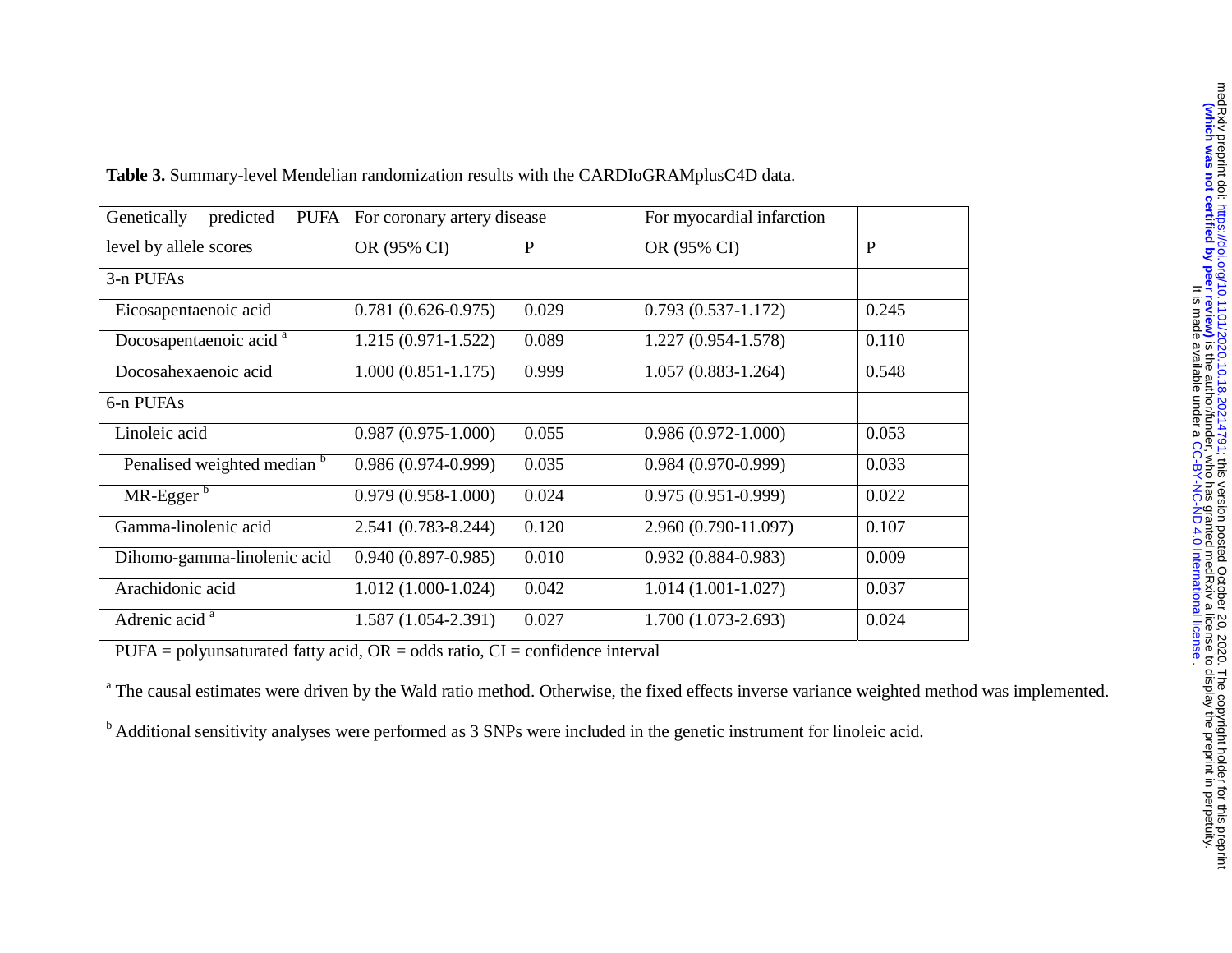## **Figure Legend**

**Figure 1. Study flow diagram.** The study consisted of two parts; a two-sample MR analysis based on summary-level data with the CARDIoGRAMplusC4D data and an allele-score two-sample MR analysis based on individual-level data the UK Biobank data. PUFA = polyunsaturated fatty acid.